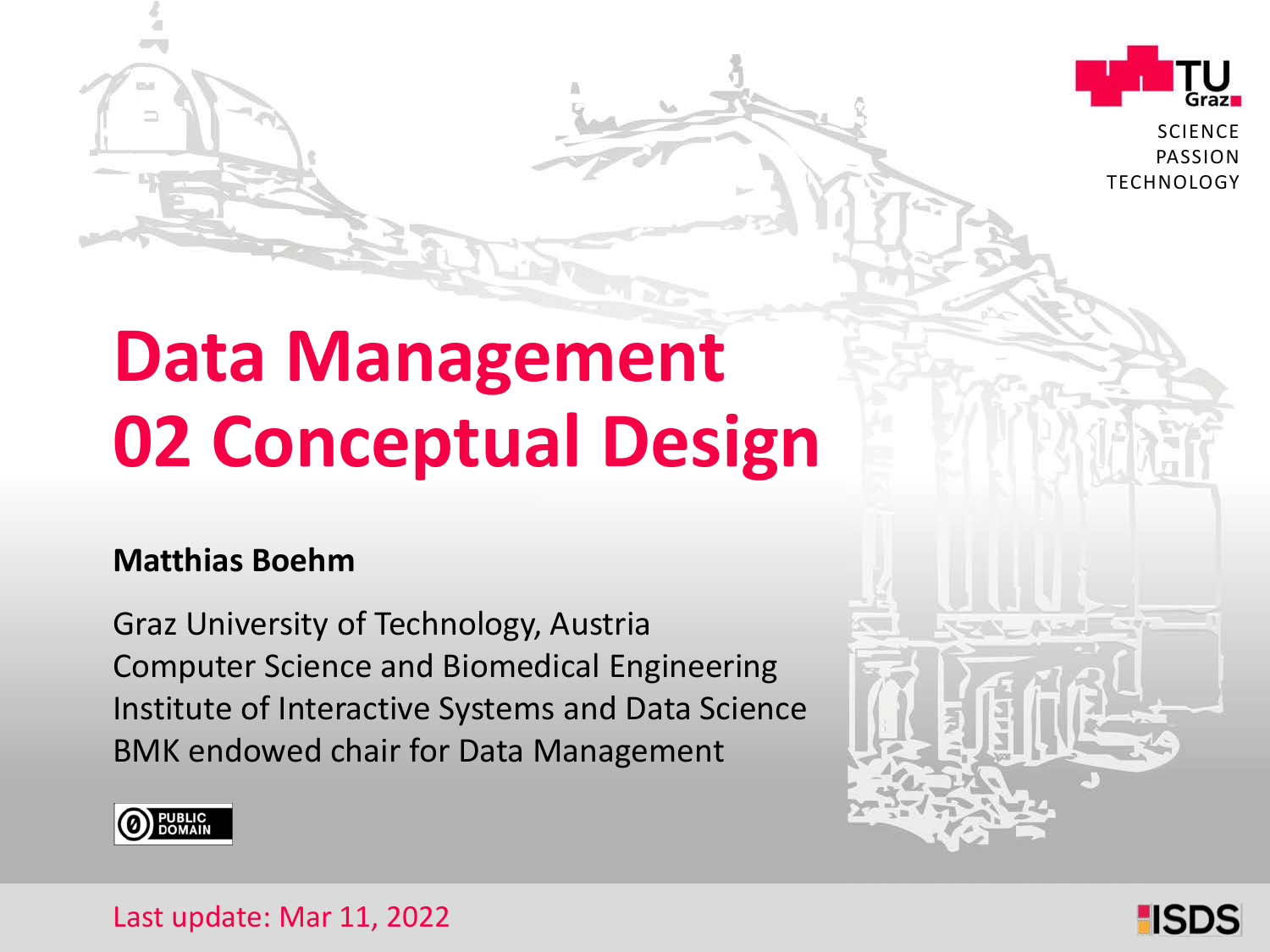

### Announcements/Org

- **#1 Video Recording** 
	- Link in **TeachCenter** & **TUbe** (lectures will be public)
	- Hybrid: HSi13 / <https://tugraz.webex.com/meet/m.boehm>
- **#2 Course Registrations SS22**
	- Data Management (lectures/exercises): **471 (4)**
	- Databases (combined lectures/exercises): **70 (0)**

#### **#3 Exercise 1 Published**

- Task description published last Tuesday (discussed today)
- **Deadline: Mar 29, 11.59pm** in TeachCenter
- **#4 SIGMOD Programming Context 2022 (Apr 30)**
	- **Task: entity resolution blocking** (recall, runtime limit)
- <http://sigmod2022contest.eastus.cloudapp.azure.com/index.shtml> curricular
	- **Organized by:** Georgia Tech / University of Modena  $\rightarrow$  Awards: XXX USD (MS)



Total: **541**



Extra-

Activity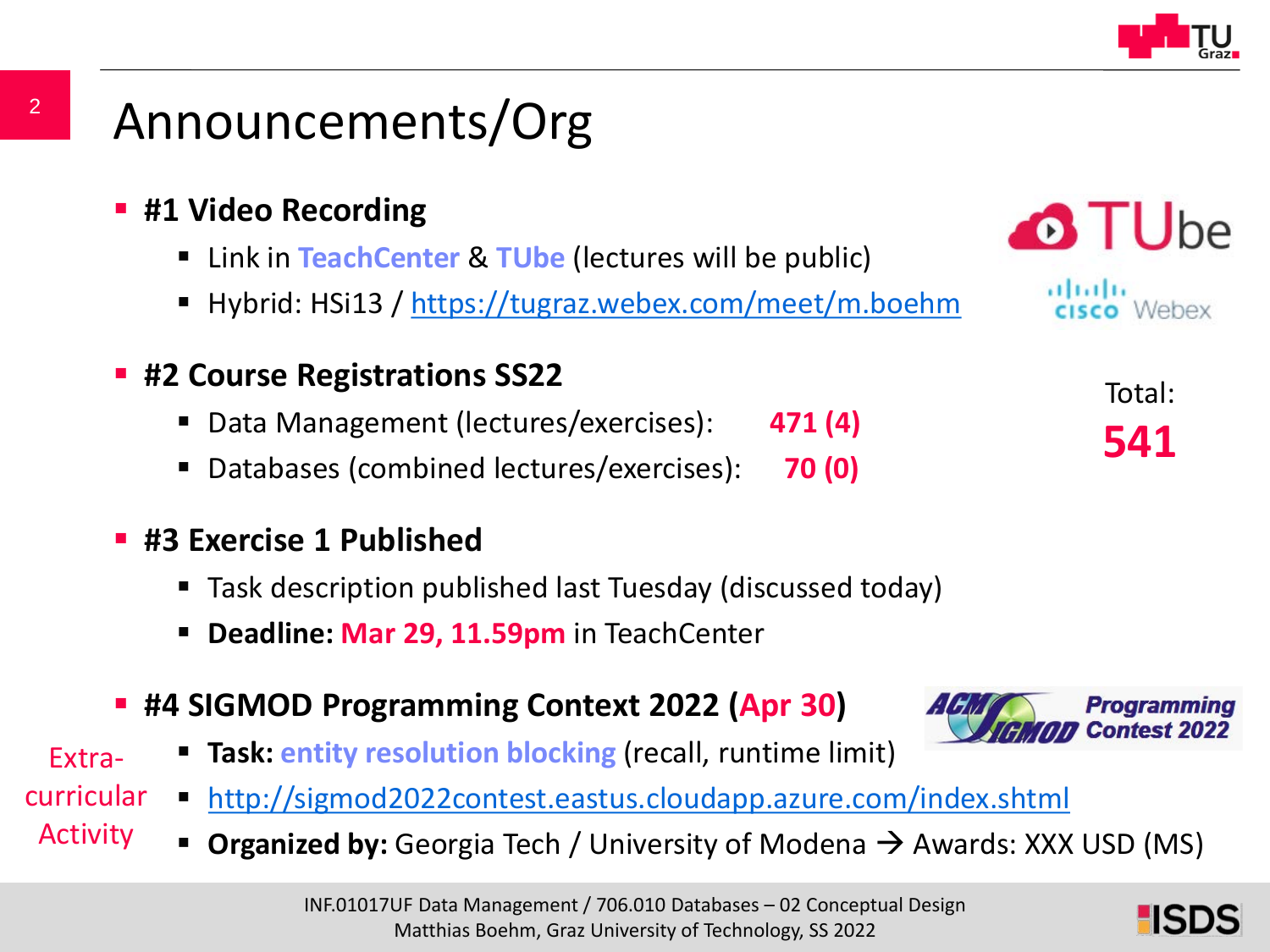

### Agenda

- **DB Design Lifecycle**
- **ER Model and Diagrams**
- **Exercise 01 – Data Modeling**



[**Credit:** Alfons Kemper, André Eickler: Datenbanksysteme - Eine Einführung, 10. Auflage. De Gruyter Studium, de Gruyter Oldenbourg 2015, ISBN 978-3-11-044375-2, pp. 1-879]

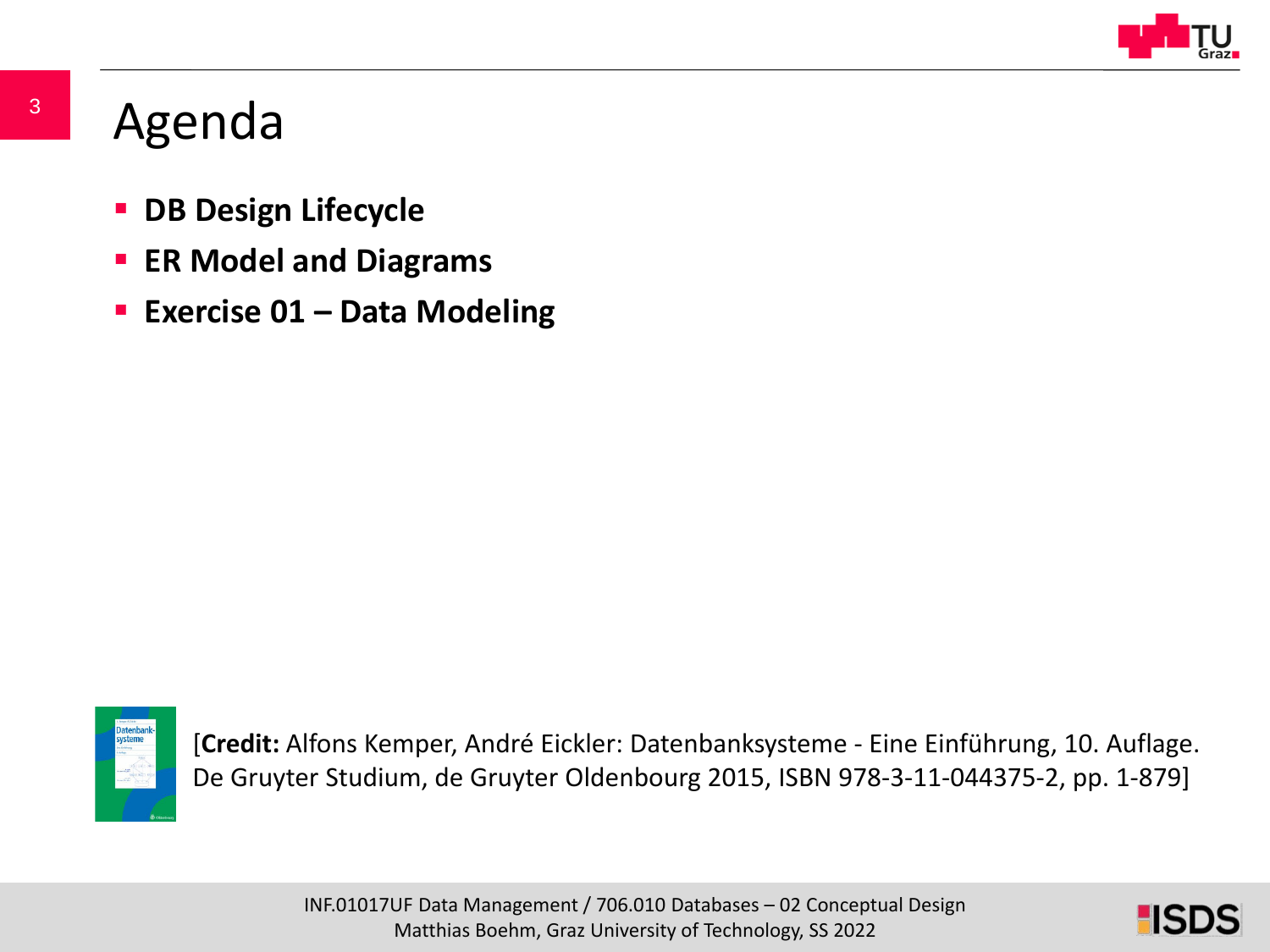

# DB Design Lifecycle

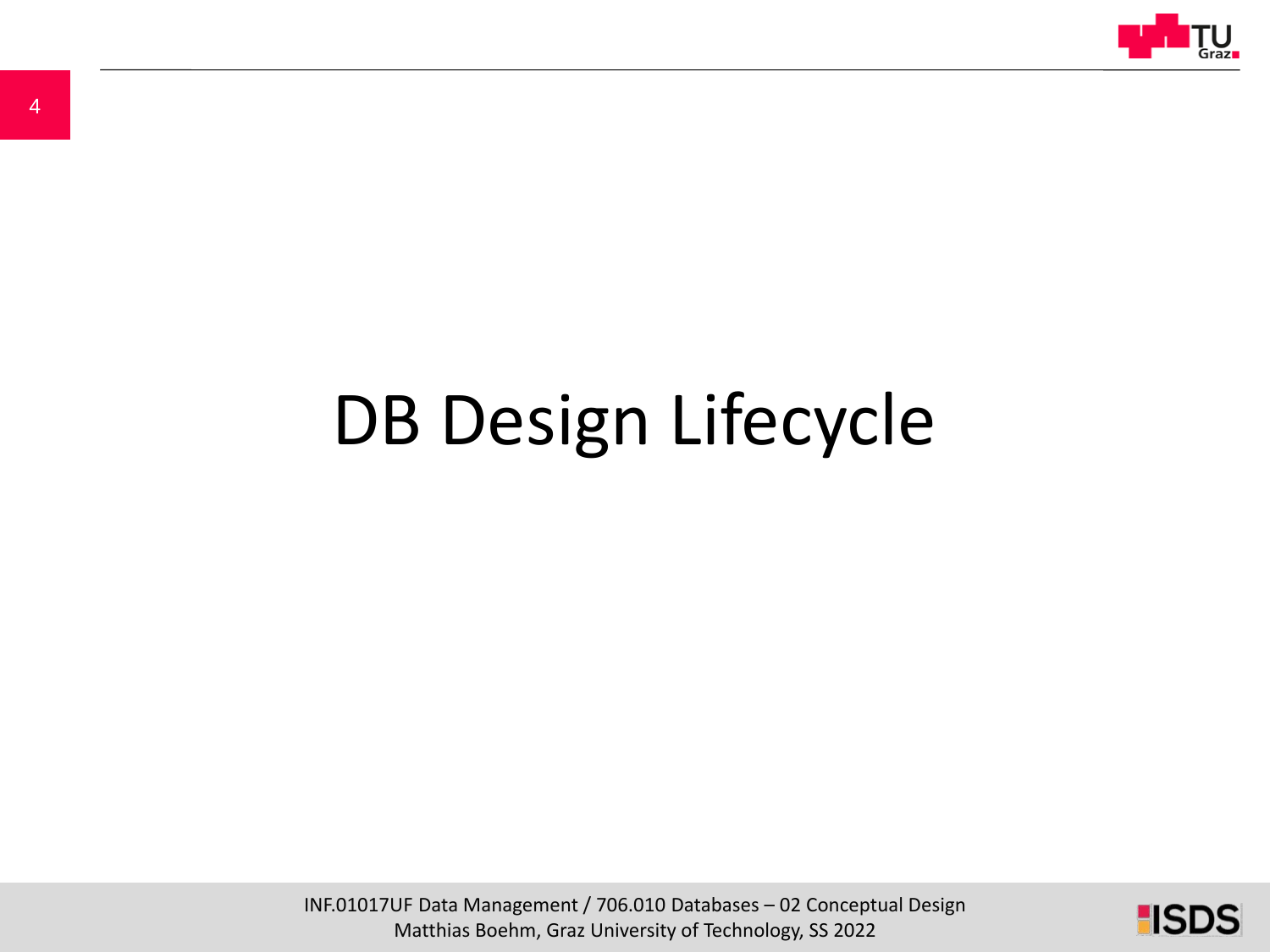

### Data Modeling

- **Data Model**
	- Concepts for describing data objects and their relationships (meta model)
	- **Schema:** Description (structure, semantics) of specific data collection



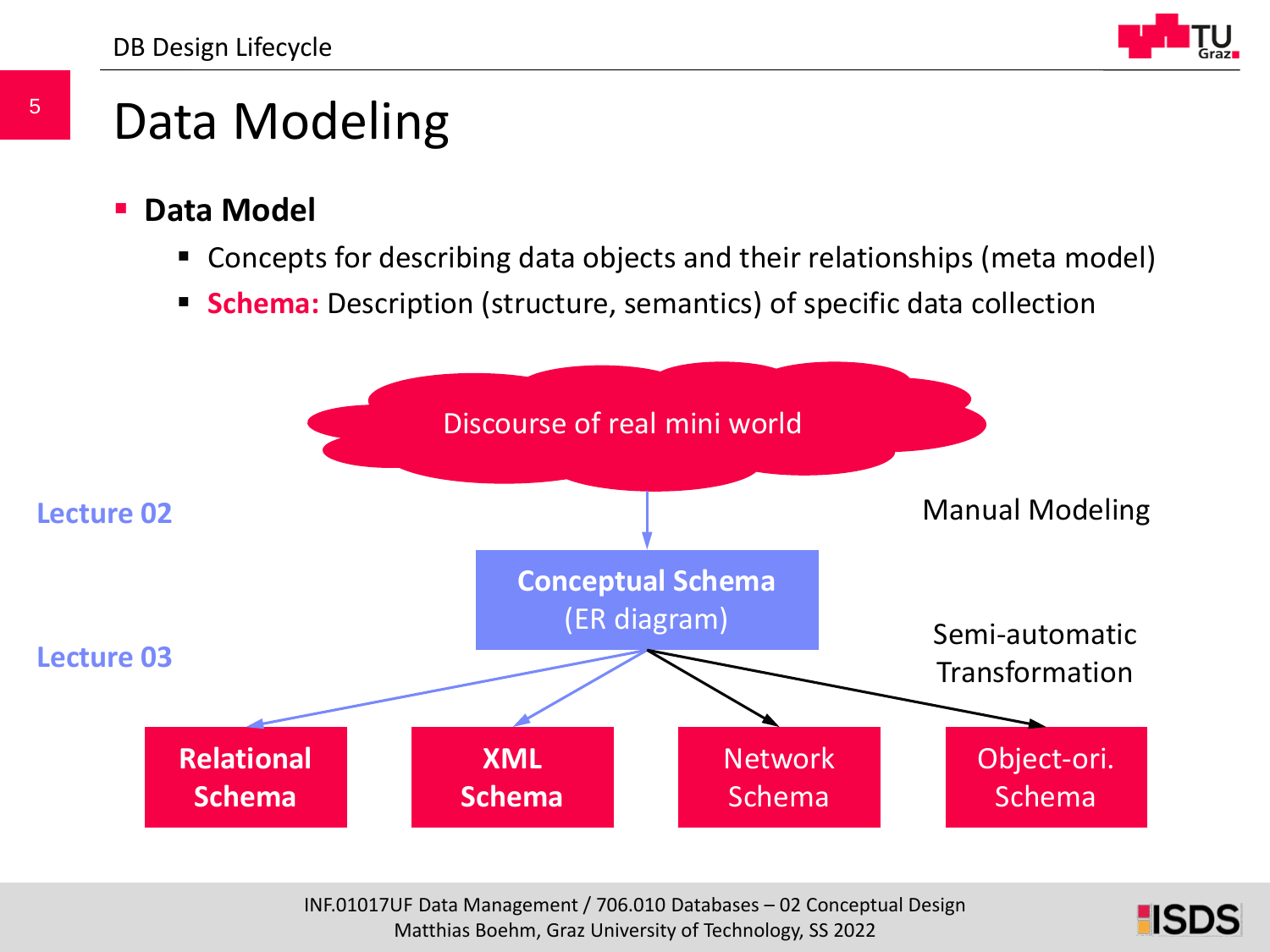

### Data Models

#### **Conceptual Data Models**

- **Entity-Relationship Model (ERM)**, focus on data, ~1975
- Unified Modeling Language (UML), focus on data and behavior, ~1990

#### **Logical Data Models**

**Relational (Object/Relational)** 



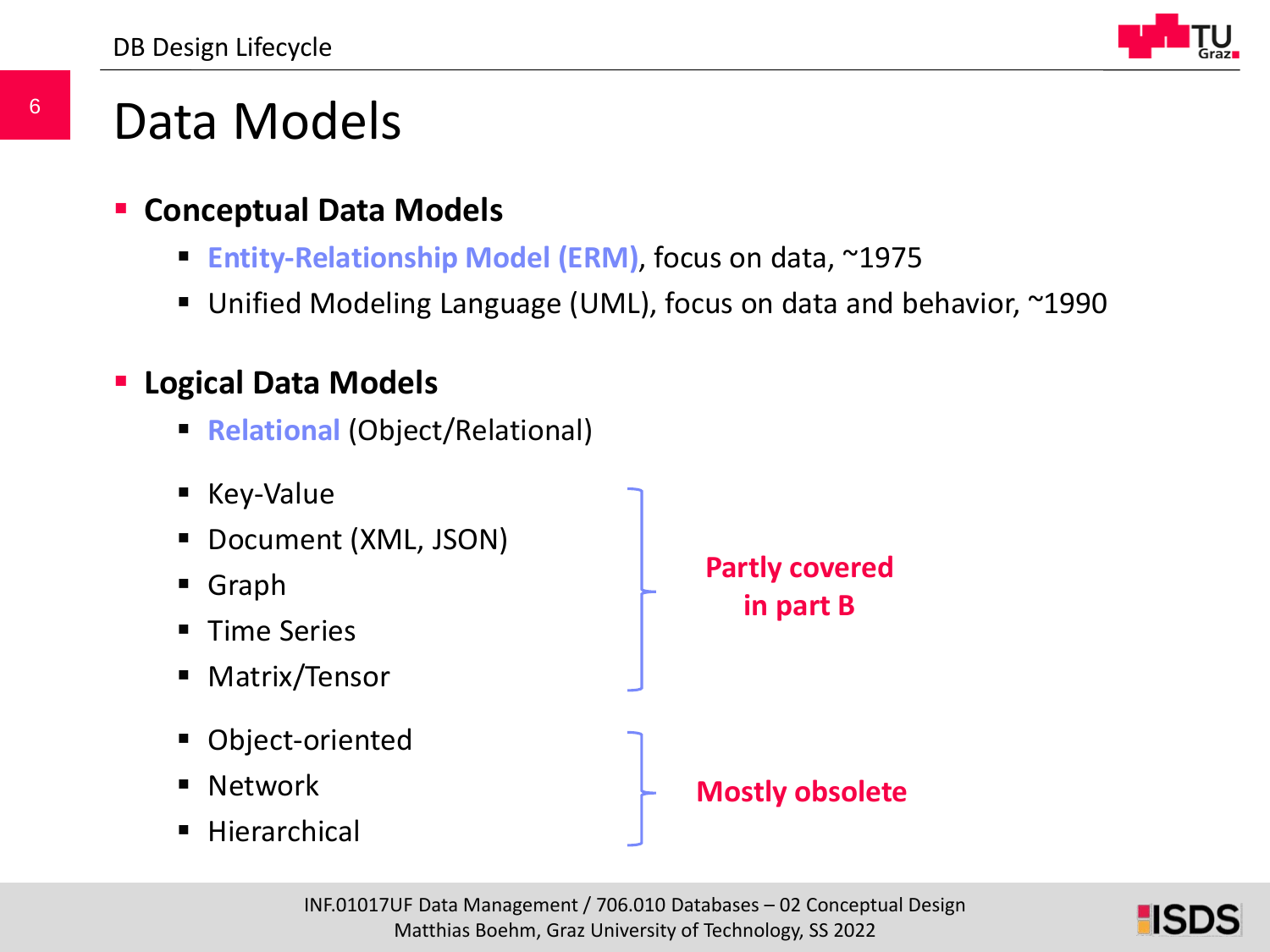7

- **#1 Requirements engineering**
	- Collect and analyze data and application requirements
	- **Specification documents**
- **#2 Conceptual Design** (lecture 02, exercise 1)
	- Model data semantics and structure, independent of logical data model **ER model / diagram**
- **#3 Logical Design** (lecture 03, exercise 1)
	- Model data with implementation primitives of concrete data model
	- **e.g., relational schema** + integrity constraints, views, permissions, etc
- **#4 Physical Design** (lecture 07, exercise 3)
	- **Model user-level data organization** in a specific DBMS (and data model)
	- Account for deployment environment and performance requirements



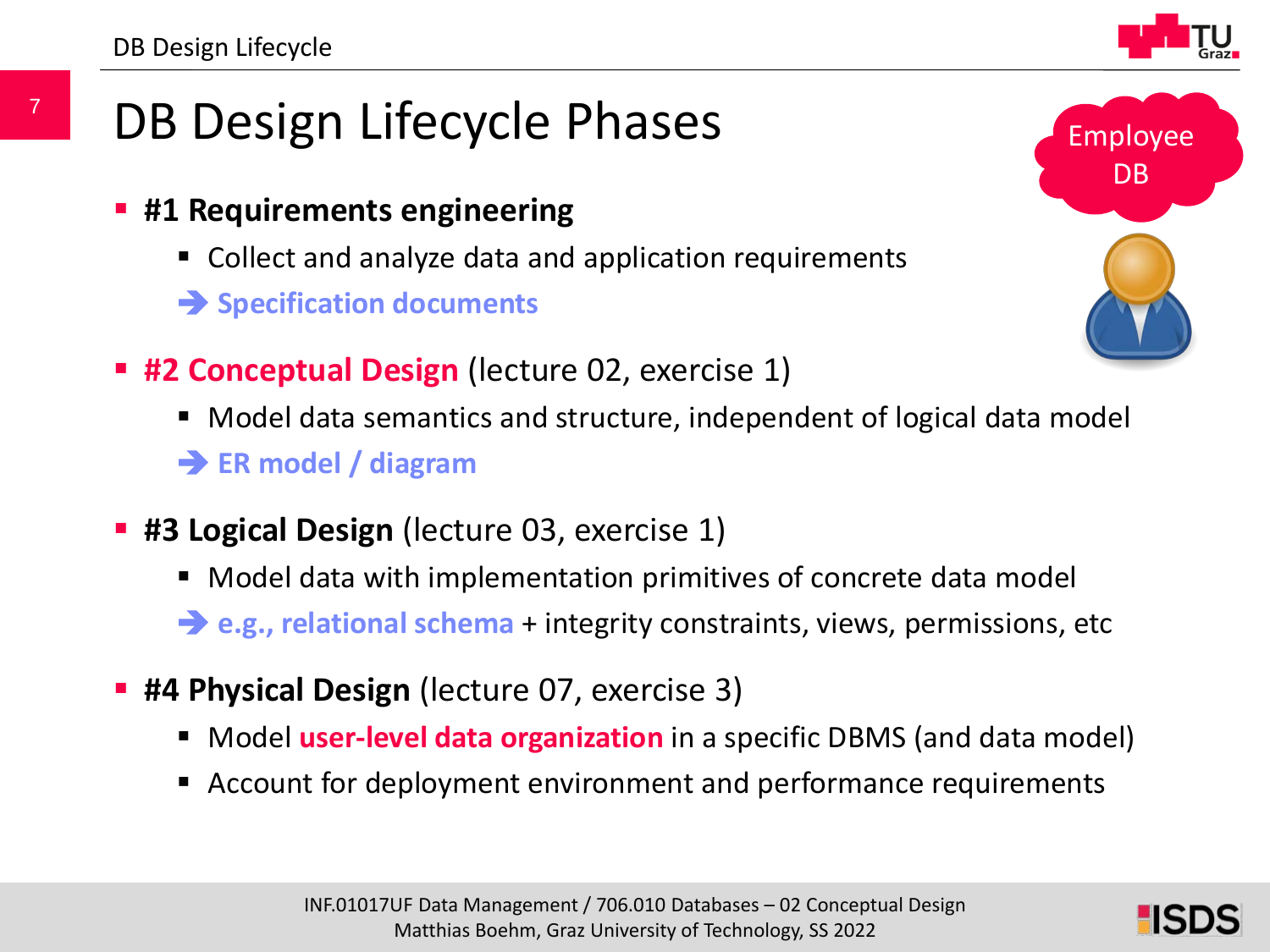

### Relevance in Practice

- **Analogy ERM-UML**
	- **Model-driven development** (self-documenting, but quickly outdated)
	- **But:** Once data is loaded, data model and schema harder to change
- **Observation: Full-fledged ER modeling rarely used in practice**
	- Often the logical schema (relational schema) is directly created, maintained and used for documentation
	- **Reasons:** redundancy, indirection, single target (relational)
	- Simplified ER modeling used for brainstorming and early ideas

#### **Goals**

- **Understanding of proper database design** from conceptual to physical schema
- ER modeling as a helpful **tool in database design**
- Schema transformation and normalization as blueprint for **good designs**

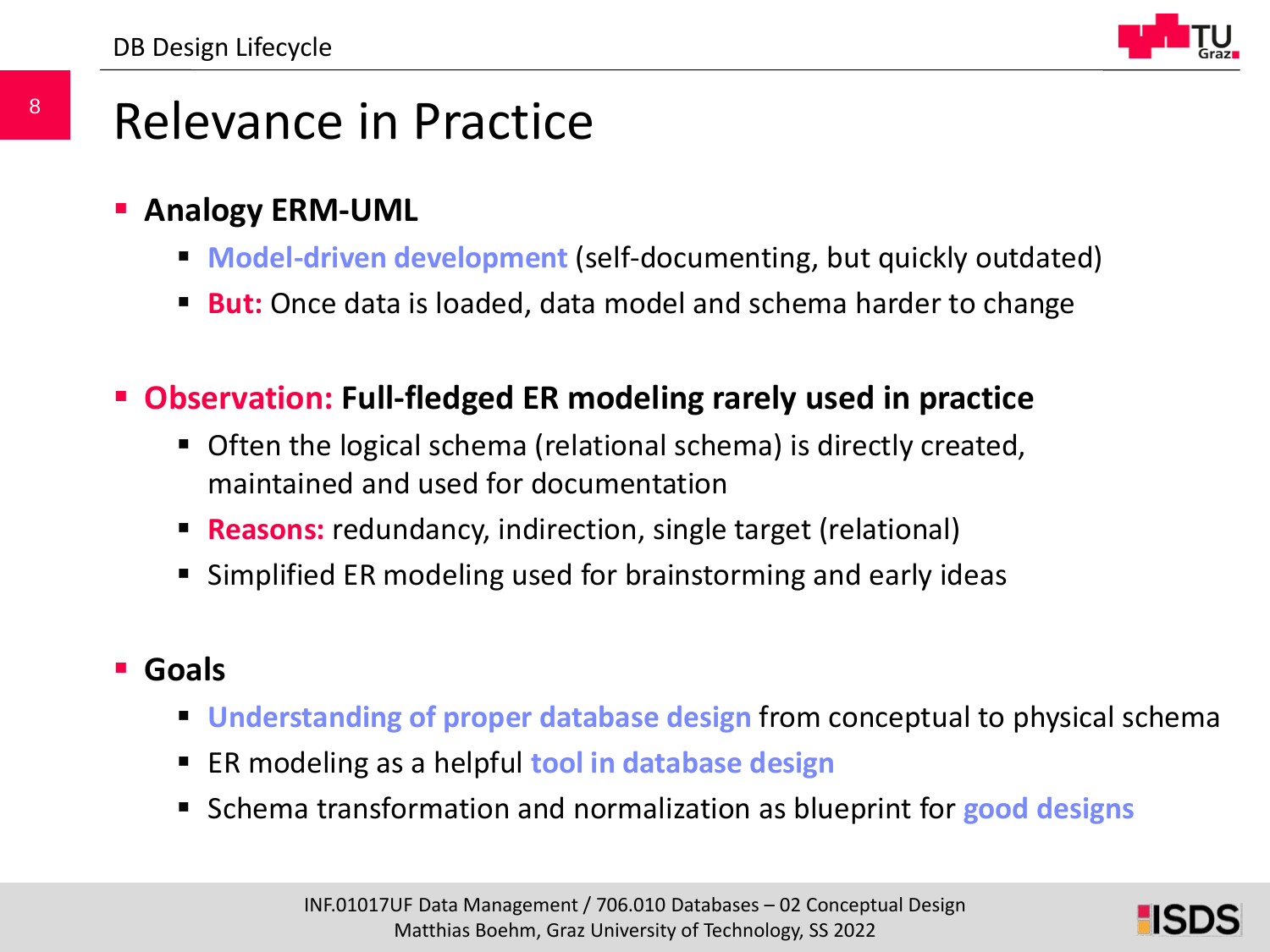

### Tool Support

- **#1 Visual Design Tools**
	- Draw ER diagrams in any presentation software (e.g., MS PowerPoint, LibreOffice)
	- Many desktop or web-based tools support ER diagrams directly (e.g., MS Visio, creately.com)
- **#2 Design Tools w/ Code Generation**
	- **Draw and validate ER diagrams**
	- Generate relational schemas as SQL DDL scripts
	- **Examples:** SAP (Sybase) PowerDesigner, MS Visual Studio plugins (SQL server), etc.

**→ Note:** For the exercises, please use basic drawing tools (existing tools use slightly diverging notations)

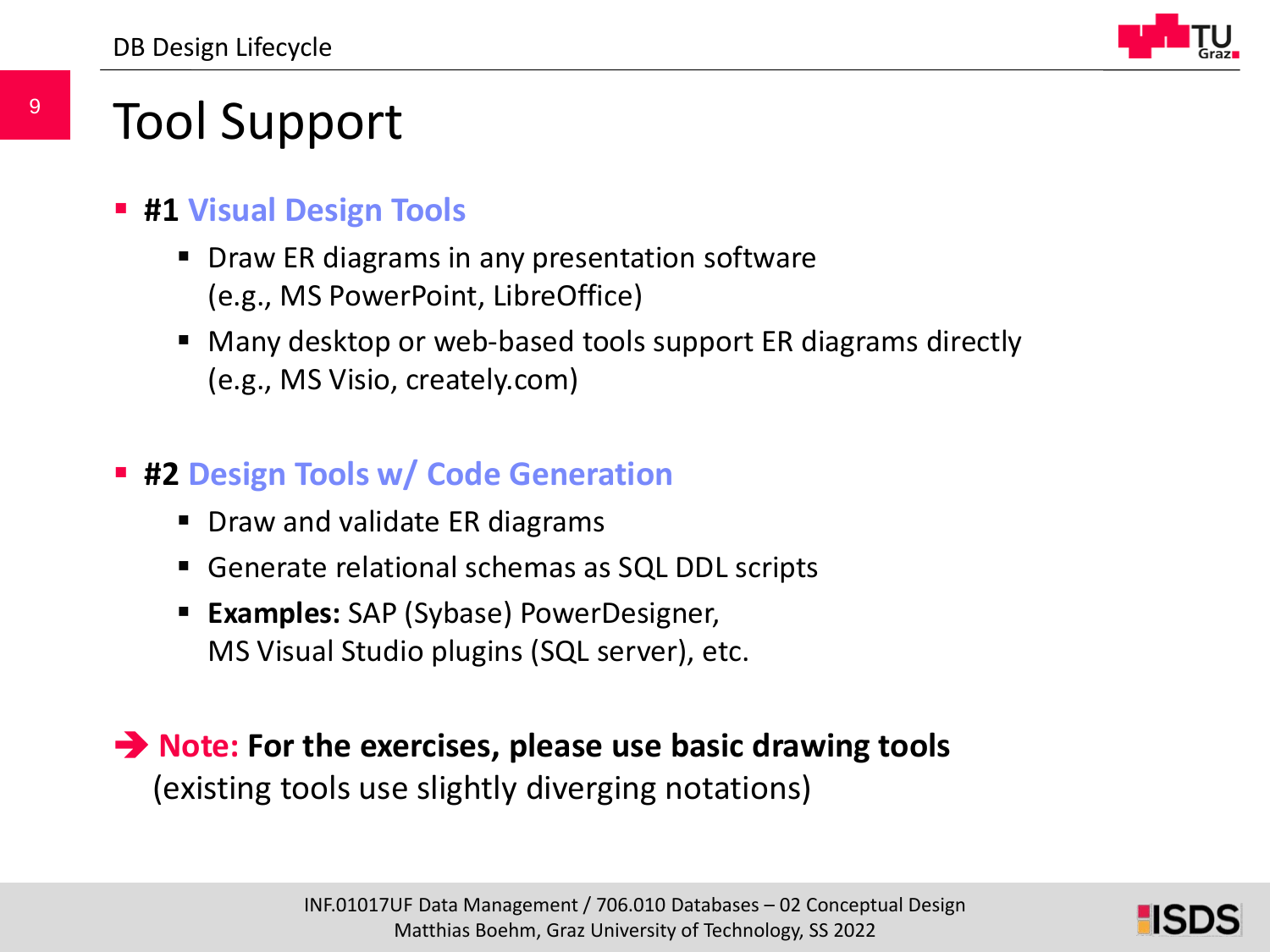

# Entity-Relationship (ER) Model and Diagrams



[Peter P. Chen: The Entity-Relationship Model - Toward a Unified View of Data. **ACM Trans. Database Syst. 1(1) 1976**]

[Peter P. Chen: The Entity-Relationship Model: Toward a Unified View of Data. **VLDB 1975**]



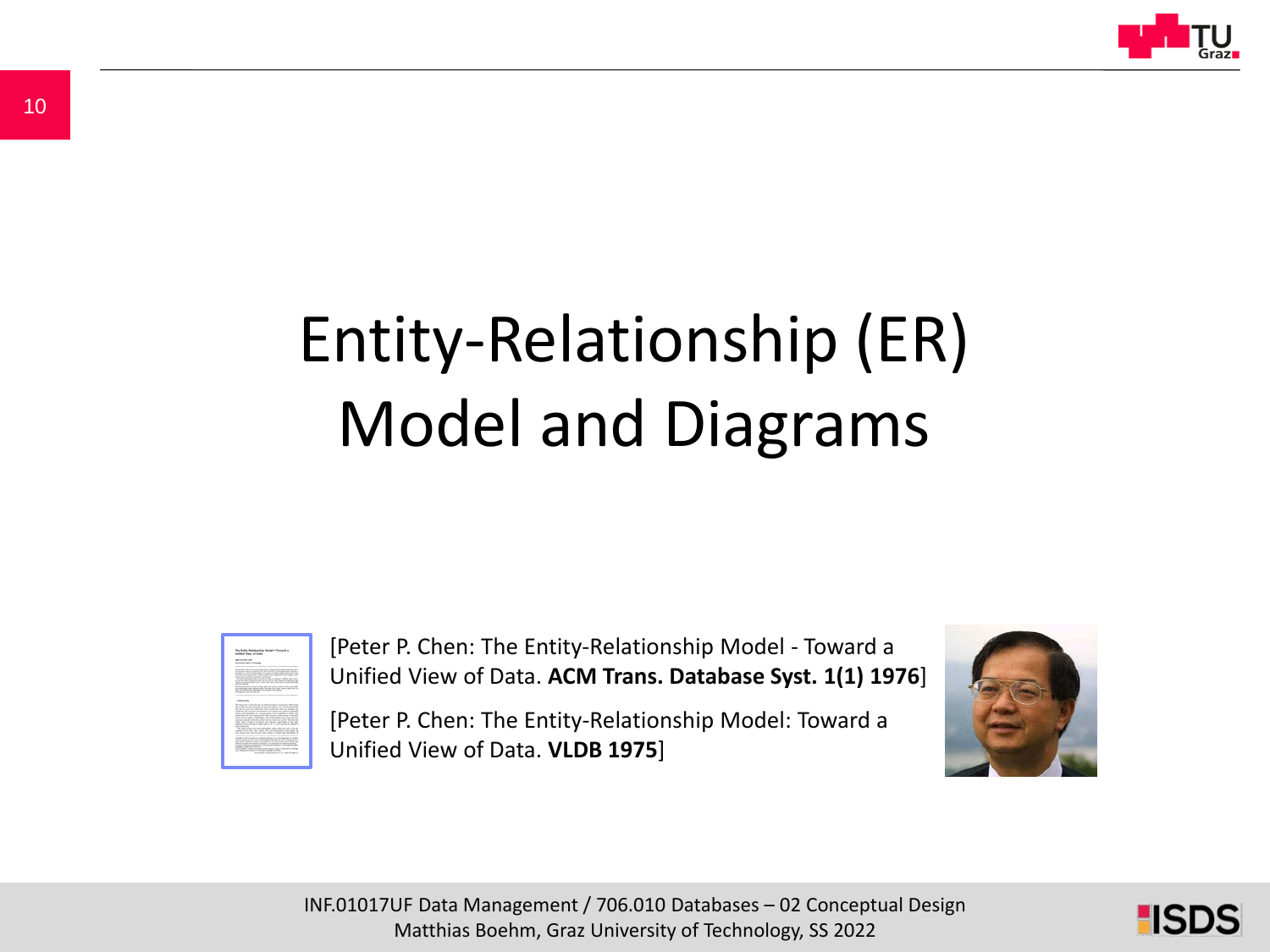## ER Diagram Components (Chen Notation)

- **Entity Type** (noun)
	- Entities are objects of the real world
	- An entity type (or **entity set**) represents a collection of entities
- **Relationship Type** (verb)
	- Relationships are concrete associations of entities
	- Relationship type (or **relationship set**) or relationship of entity types

#### **Attribute**

- Entities or relationships are characterized by attribute-value pairs
- Attribute types (or value sets) describe entity and relationship types
- Extended attributes: composite, multi-valued, derived



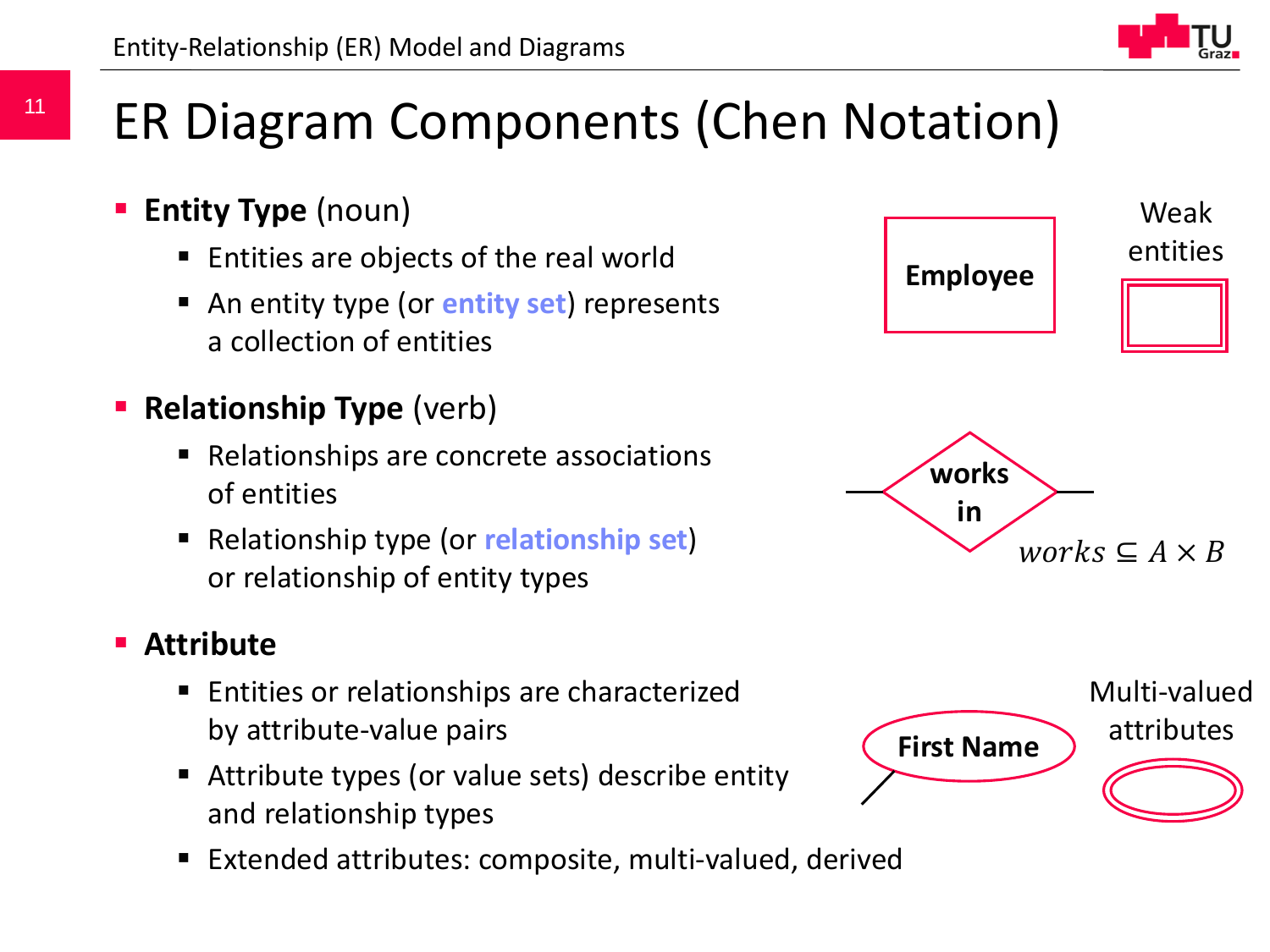### ER Diagram Components (Chen Notation), cont.

- **Keys**
	- Attributes that uniquely identify an entity
	- **Every entity type must have such a key**
	- Natural or surrogate (artificial) keys

#### **Role**

- Optional description of relationship types
- **Useful for recursive relationships**





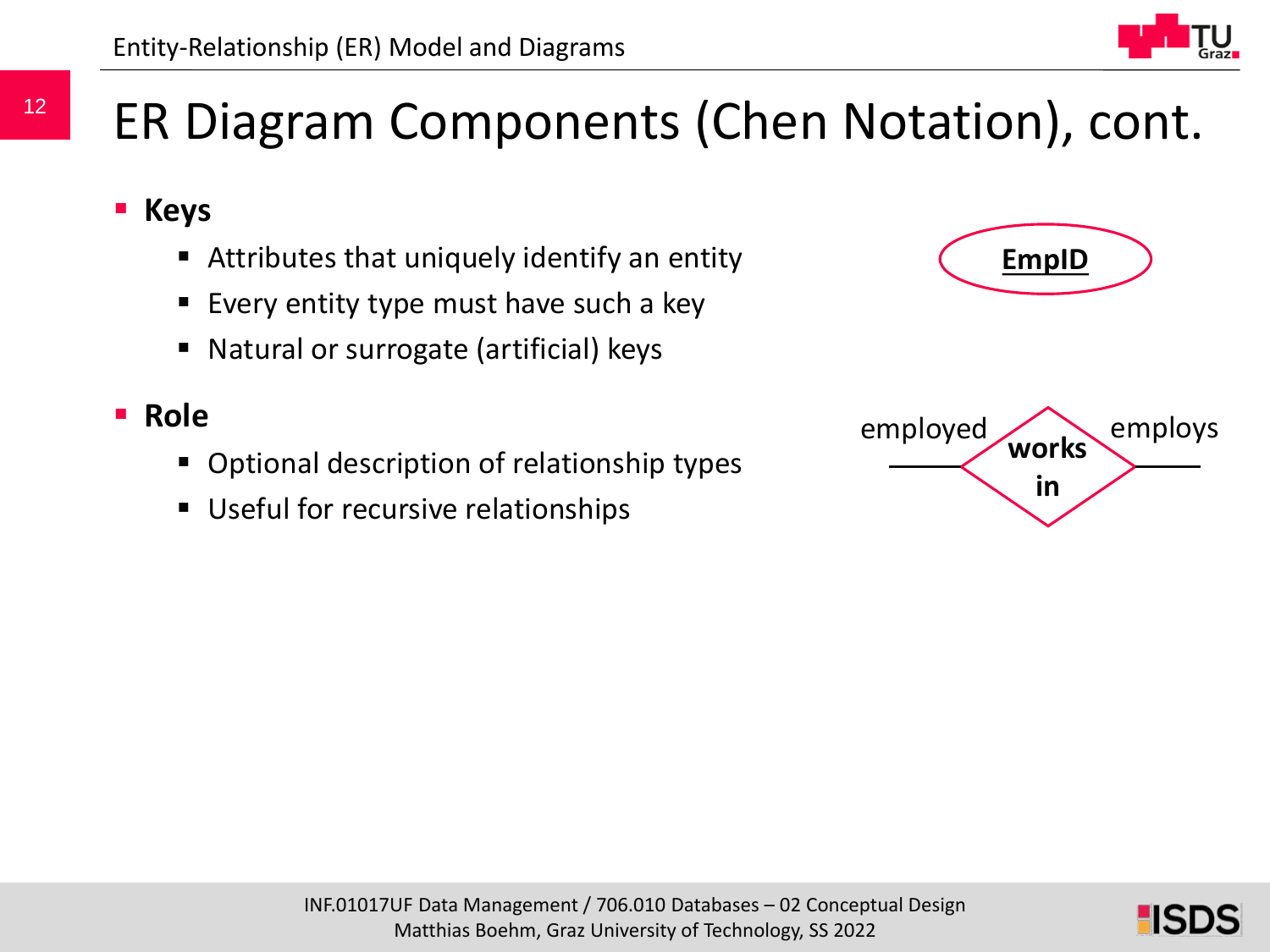



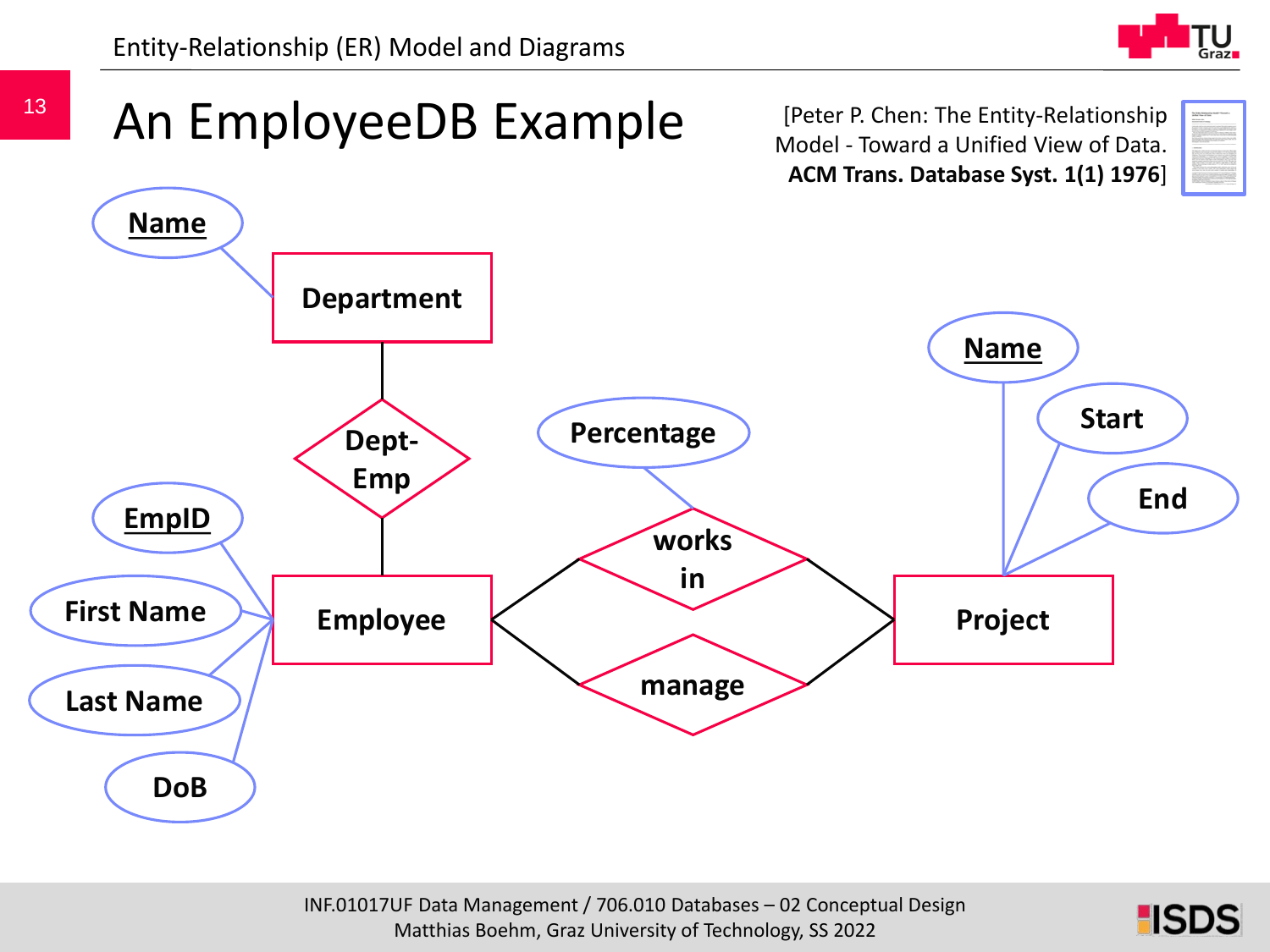

 $1$ ..  $[0,1]$ 

N ... [0,1,N]

### Multiplicity/Cardinality in Chen Notation



- **1:1 (one-to-one)**
	- Each e1 relates to at most one e2
	- Each e2 relates to at most one e1
- **1:N (one-to-many)**
	- Each e1 relates to many e2  $(0,1,...N)$
	- Each  $e^2$  relates to at most one  $e^1$
- **N:1 (many-to-one)**
	- Symmetric to 1:N
- **N:M (many-to-many)**
	- Each e1 relates to many e2  $(0,1,...M)$
	- Each e2 related to many e1 (0,1,…N)









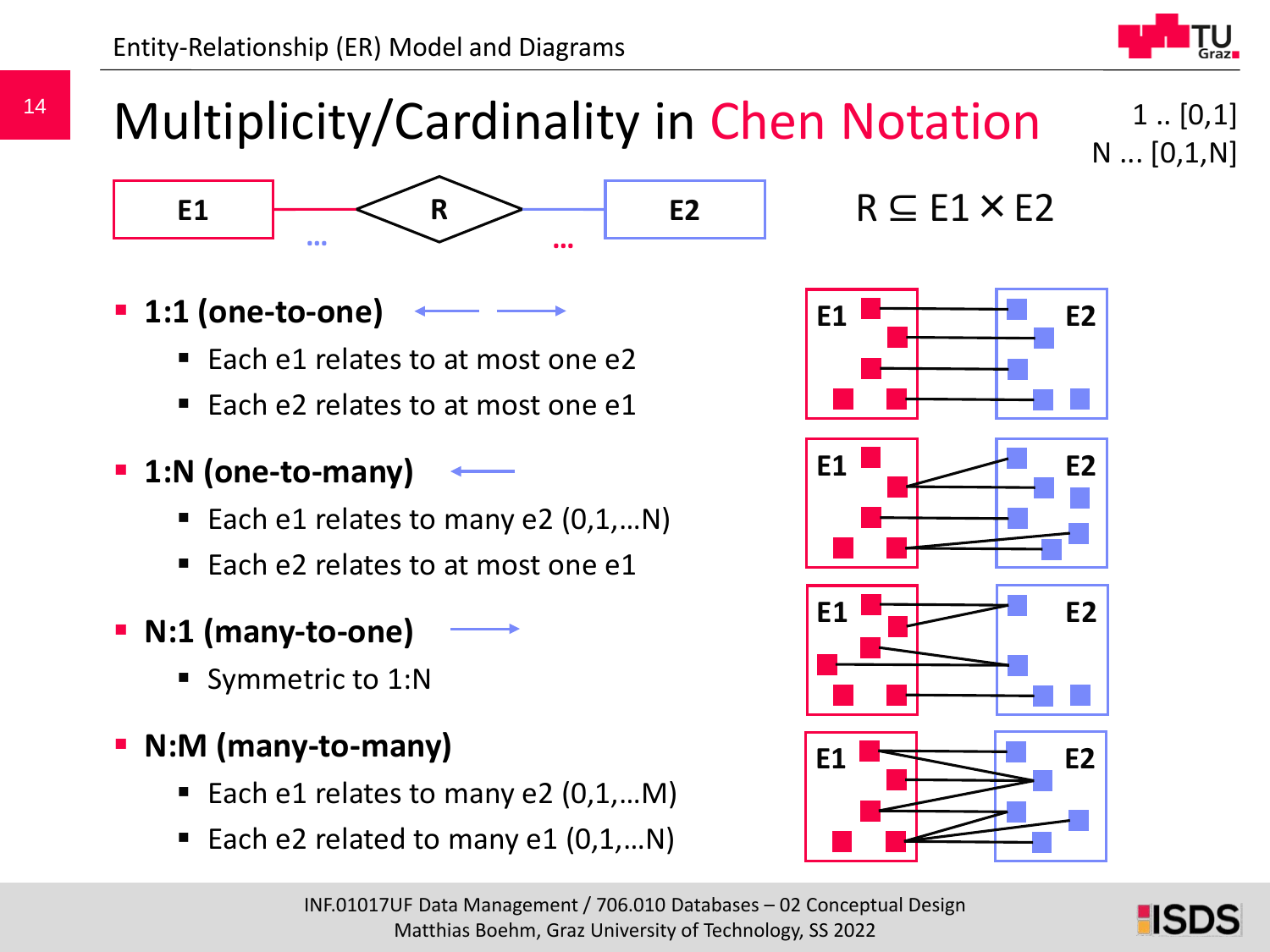

# An EmployeeDB Example, cont.

[Peter P. Chen: The Entity-Relationship Model - Toward a Unified View of Data. **ACM Trans. Database Syst. 1(1) 1976**]



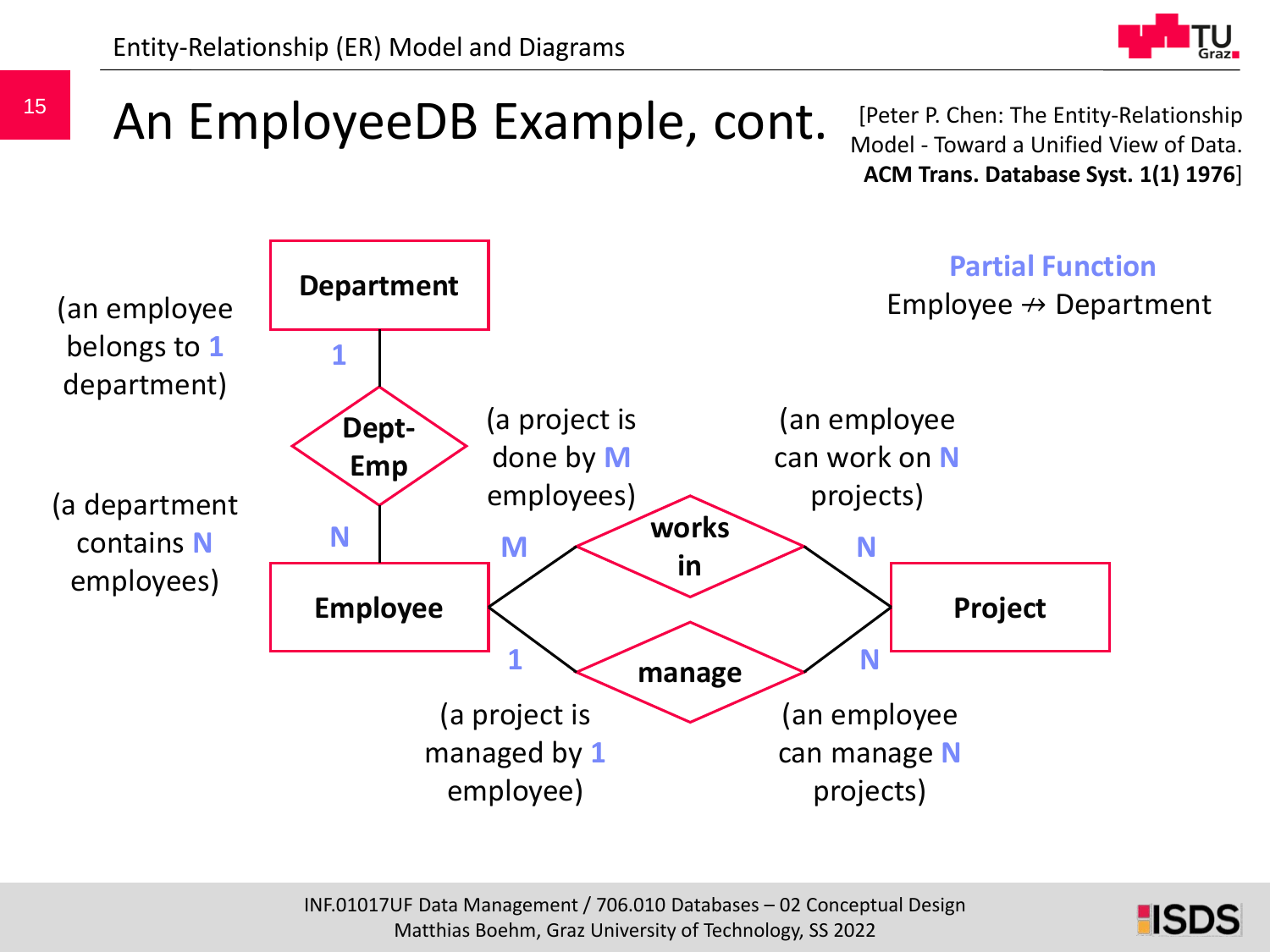### Multiplicity in Modified Chen Notation

- **Extension:** C ("choice"/"can") to model 0 or 1, while 1 means exactly 1 and M means at least 1. **4 alternatives** (1, C, M, MC)
- **1:1** [1] to [1]
- **1:C**  [1] to [0 or 1]
- **1:M**  [1] to [at least 1]
- **1:MC** [1] to [arbitrary many]
- **C:C** [0 or 1] to [0 or 1]  $\rightarrow$  see 1:1 in Chen
- **C:M**  [0 or 1] to [at least 1]
- **C:MC** [0 or 1] to [arbitrary many]  $\rightarrow$  see 1:N in Chen
- **M:M** [at least 1] to [at least 1]
- **M:MC** [at least 1] to [arbitrary many]
- **MC:MC** [arbitrary many] to [arbitrary many] → see M:N in Chen

(symmetric combinations omitted)

 $\rightarrow$  4<sup>\*</sup>4 = 16 combinations

| 1 1 1 1            |                 |
|--------------------|-----------------|
| 0 1 1 1            | $n \cdot (n+1)$ |
| 0 0 1 1<br>0 0 0 1 |                 |
|                    |                 |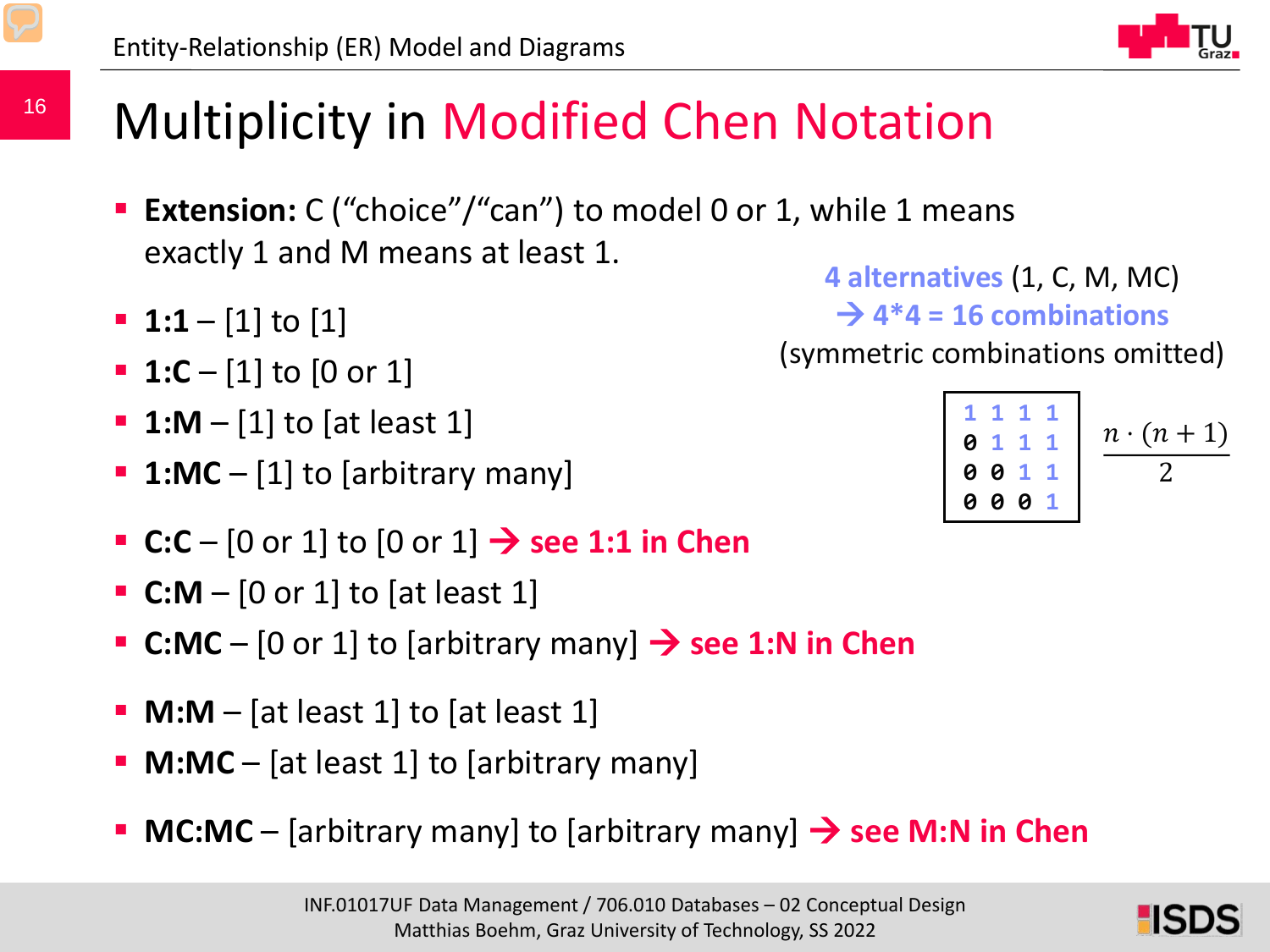### (min,max)-Notation

- **Alternative Cardinality Notation**
	- **Indicate concrete min/max constraints** (each entity is part of at least/at most x relationships) **E1 R E2**
	- Chen and (min,max) notation generally incomparable
	- **Wildcard \*** indicates arbitrary many (i.e., N)



 $(\min_1, \max_1)$   $(\min_2, \max_2)$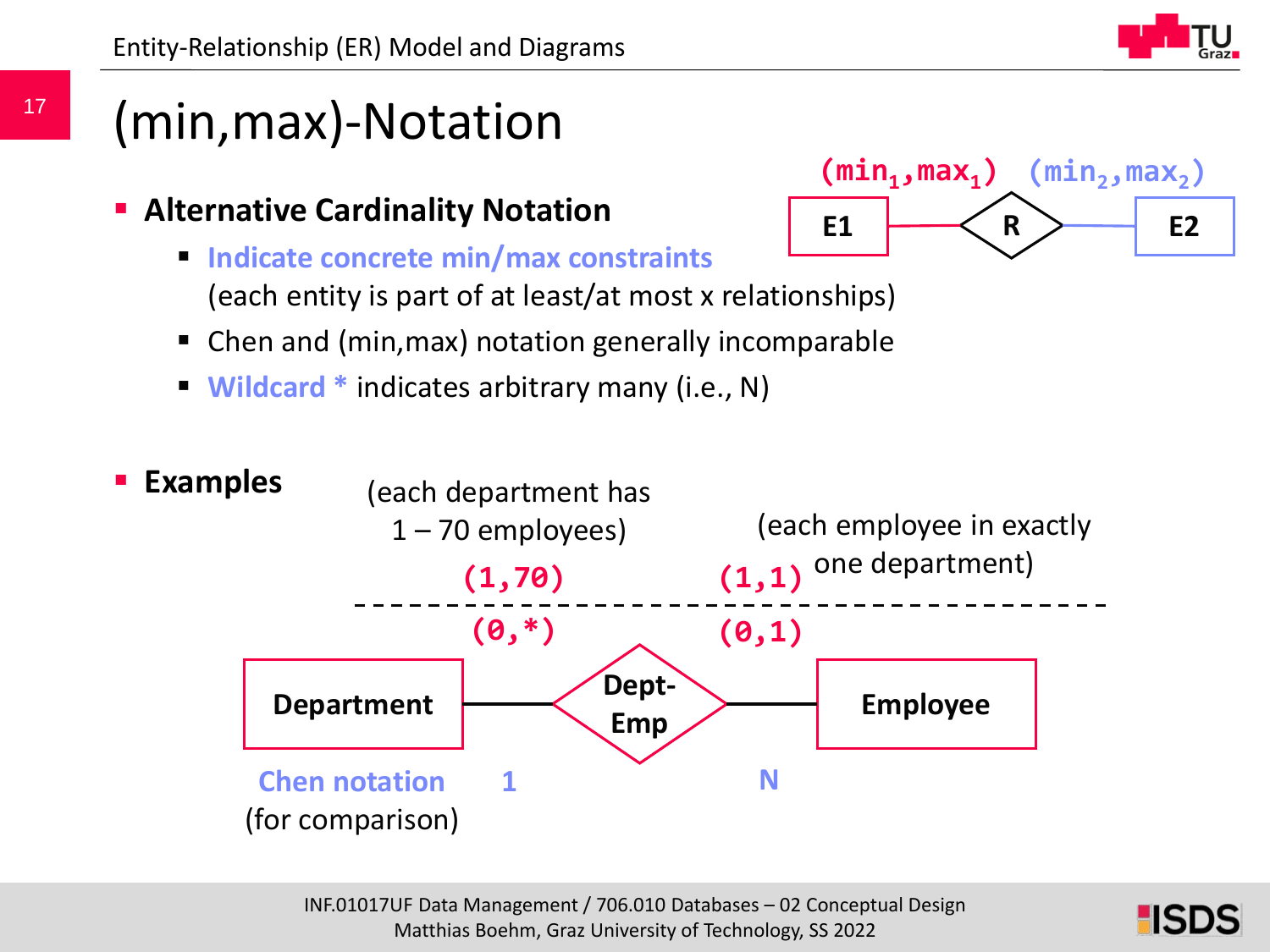### (min,max)-Notation, cont.

- **Problem: Where do these conflicting notations come from?**
- **Understanding (min, max)-Notation**
	- **Focus on relationships!**
	- **Describes number of outgoing** relationships for each entity

- **Understanding Chen- / Modified-Chen-Notation**
	- **Focus on entities!**
	- **Describes number of target entities** (over relationships) for each entity

![](_page_17_Figure_10.jpeg)

![](_page_17_Picture_12.jpeg)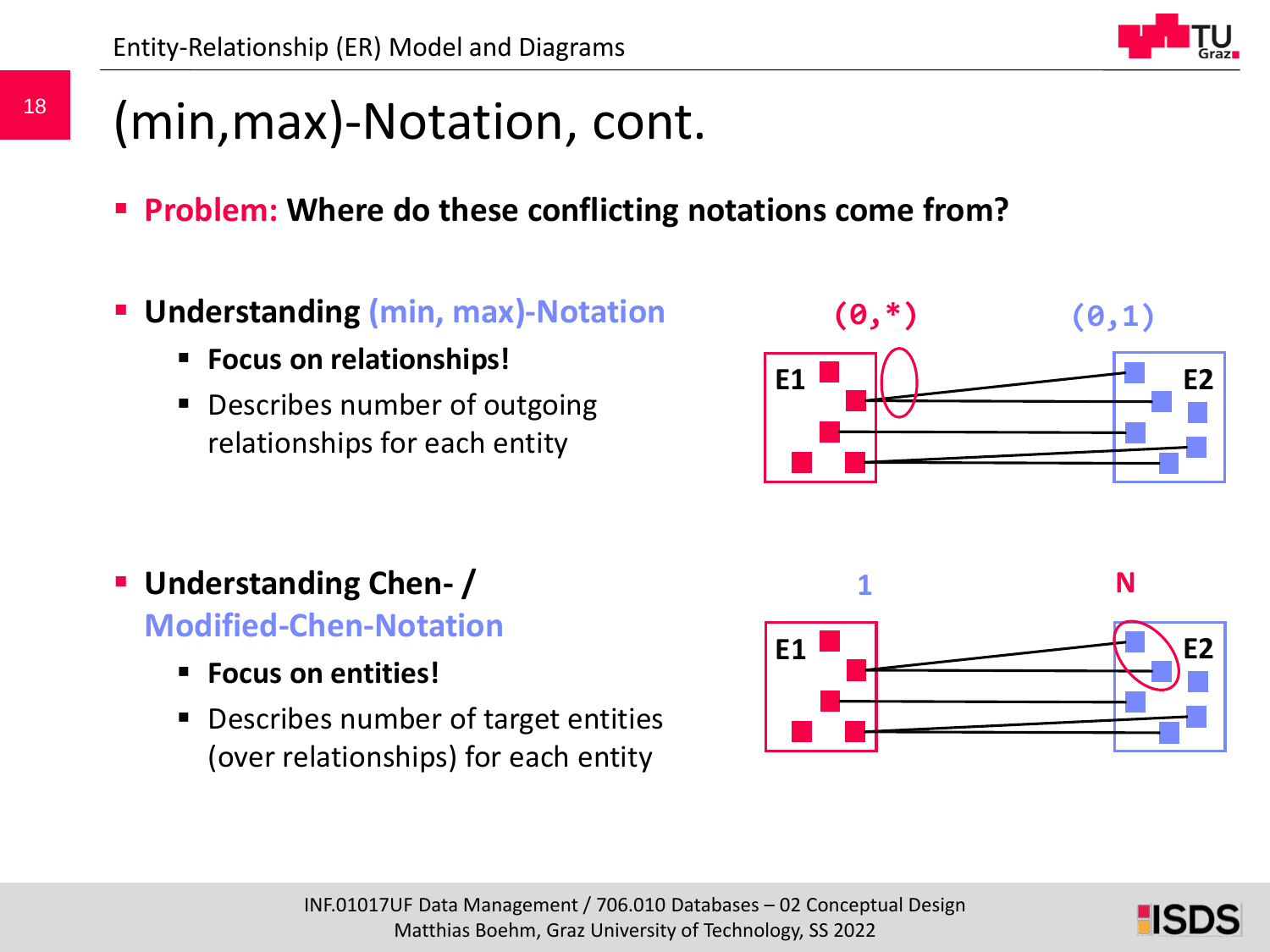19

![](_page_18_Figure_1.jpeg)

### BREAK (and Test Yourself)

- **Task: Cardinalities in Modified-Chen Notation** (prev. exam **6/100** points)
	- A musician might have created none or arbitrary many albums, and any album is created by at least one musician.
	- Every musician has exactly one agent, and an agent might be responsible for one to ten musicians.
	- Every musician occupies exactly one studio, and musicians never share a studio.

![](_page_18_Figure_7.jpeg)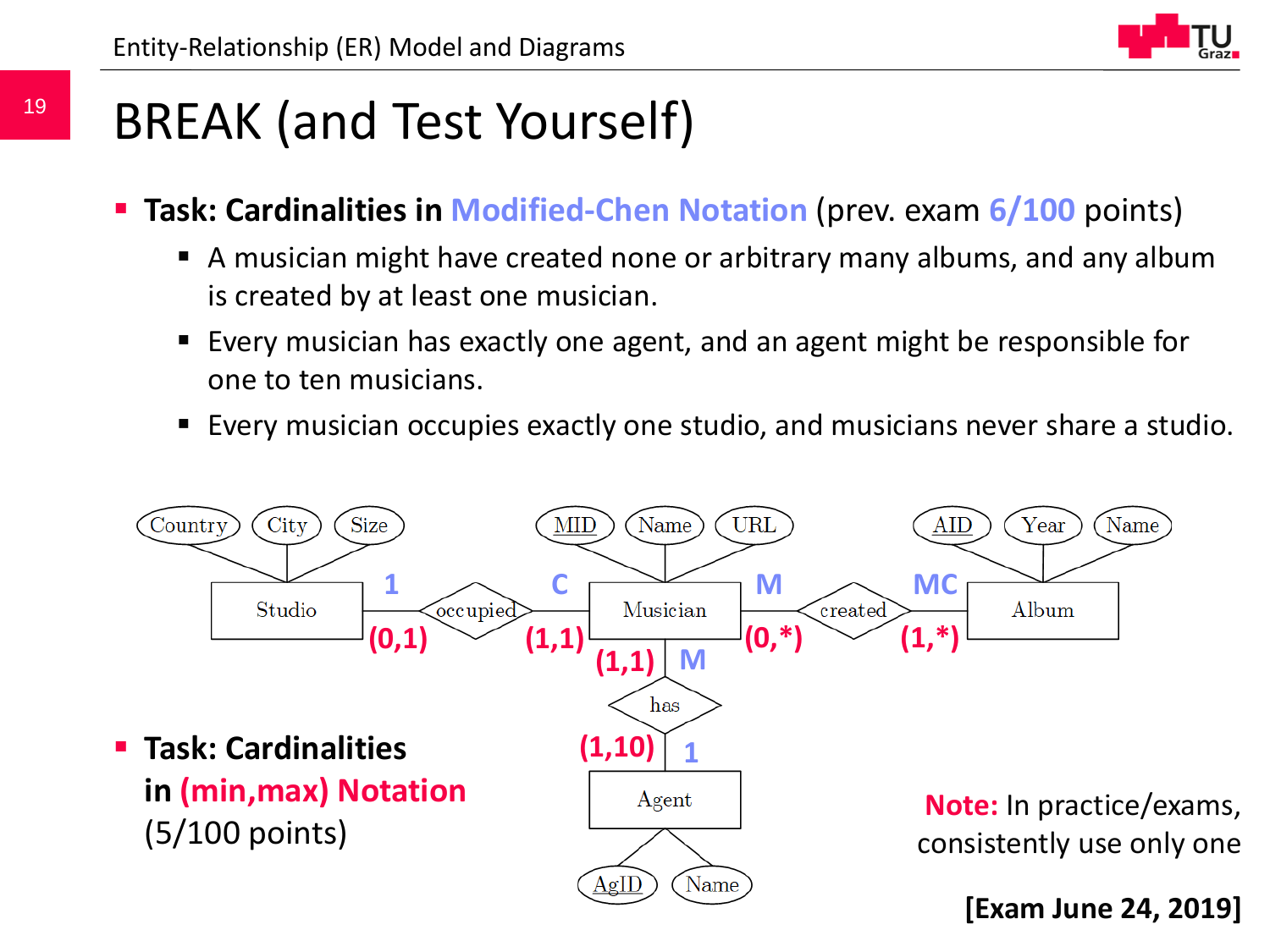### BREAK (and Test Yourself), cont.

- **Task: Cardinalities in Modified-Chen Notation** (prev. exam **9/100** points)
	- An actor may play roles in an arbitrary number of movies (incl. none), every movie has a cast of at least one but potentially many actors
	- A movie is directed by 1 director, directors produce arbitrary many movies
	- A movie review refers to 1 movie, but there can be 0-many reviews per movie
	- Actors (incl a single actor) may receive multiple awards for a single movie. An actor can receive only 1 per movie. Awards to 1-many actors are possible.

![](_page_19_Figure_8.jpeg)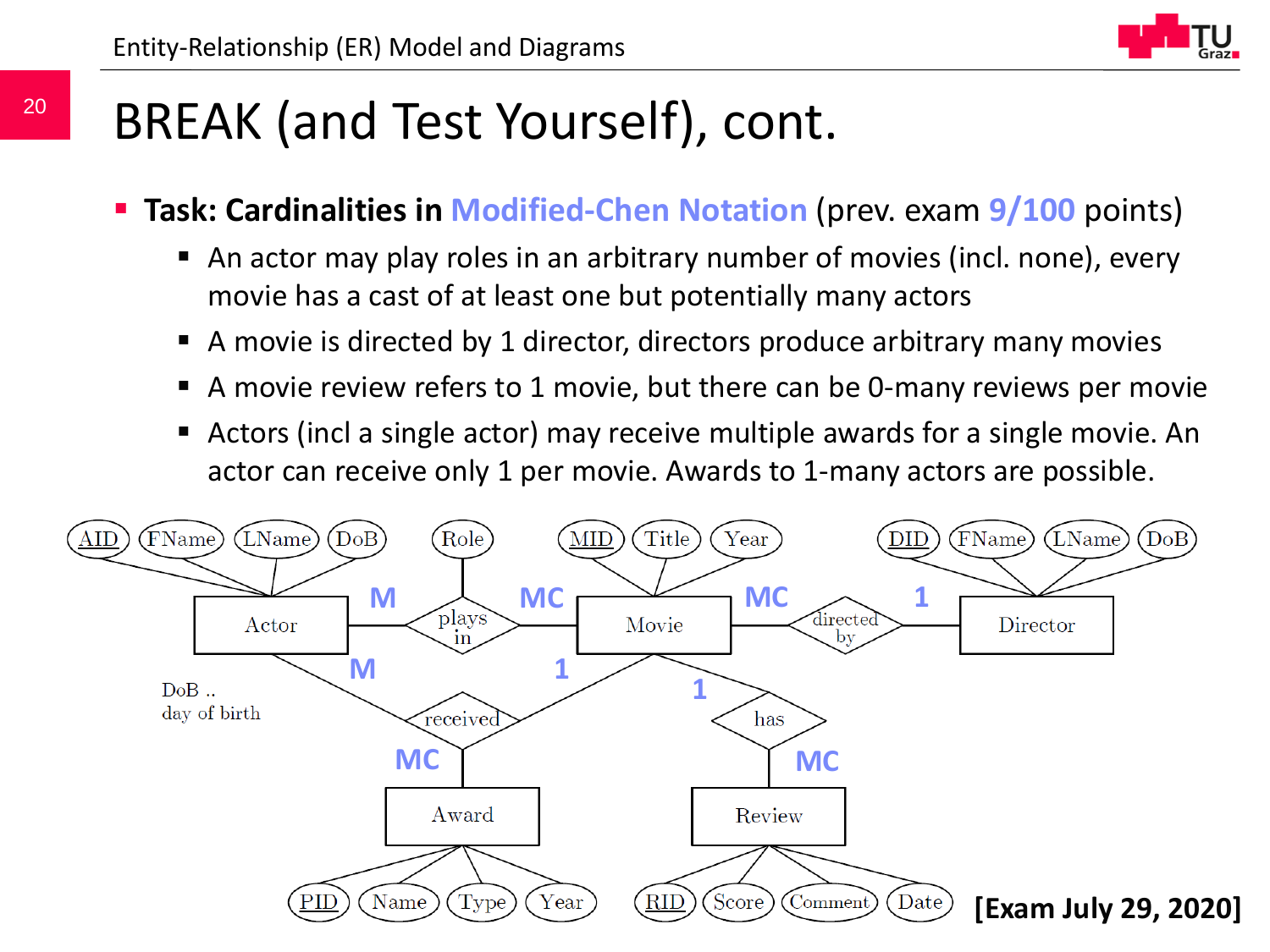![](_page_20_Picture_1.jpeg)

### Weak Entity Types

#### **Existence Dependencies**

- Entities **E2** whose existence depends on the other entities **E1**
- Visualized as a special rectangle with double border
- **Primary key of E2** contains primary key of **E1**
- Relationship between strong and weak entity types 1:N (sometimes 1:1)

#### **Examples**

- Dependents of an employee (spouse, children)
- Rooms of a building

![](_page_20_Figure_11.jpeg)

![](_page_20_Picture_13.jpeg)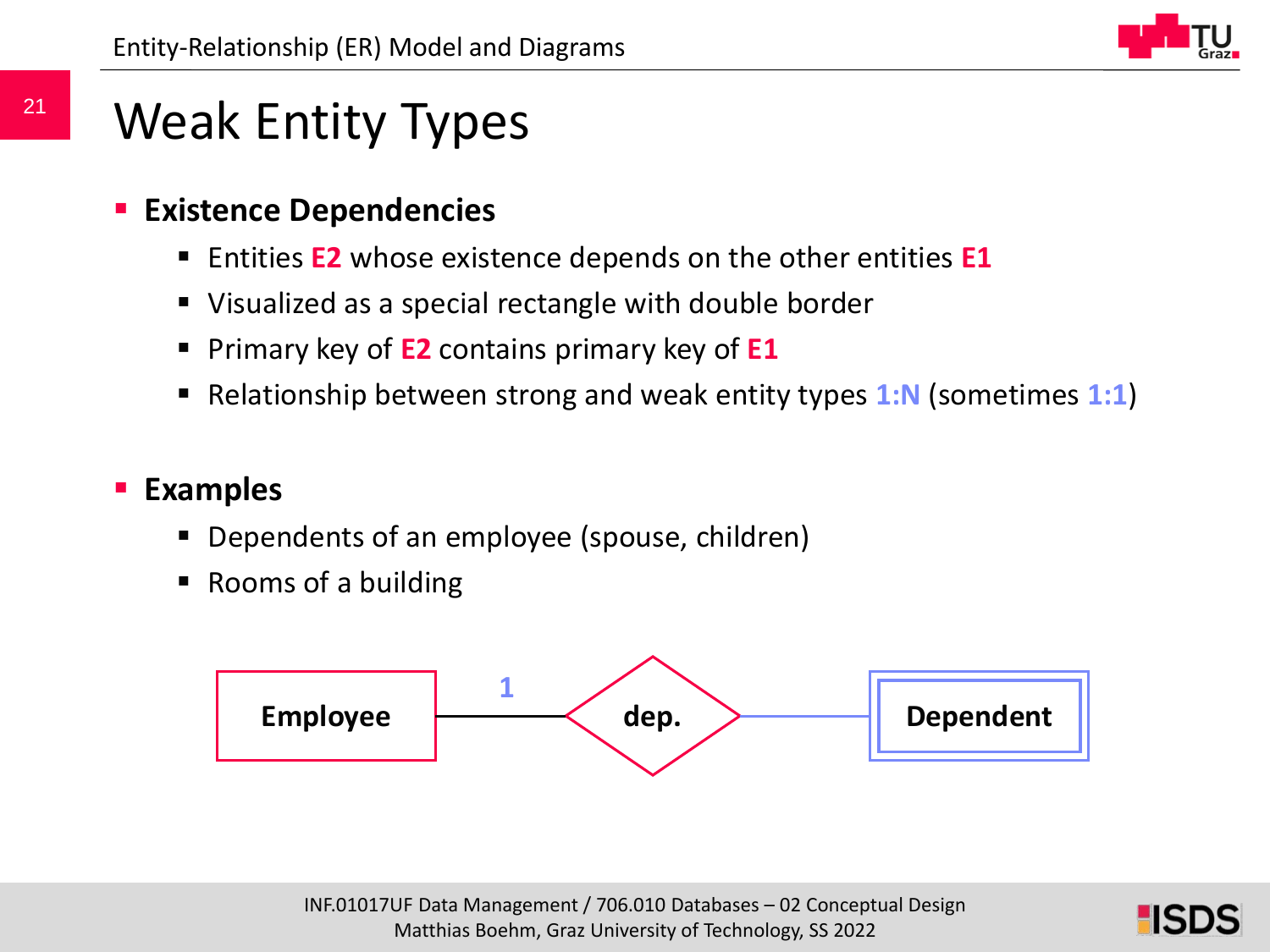![](_page_21_Picture_1.jpeg)

### N-ary Relationships

- **Use of n-ary relationships**
	- Relationship type among multiple entity types
	- N-ary relationship can be converted to binary relationships
	- Design choice: **simplicity** and **consistency constraints**

![](_page_21_Figure_7.jpeg)

### **Multiplicity**

- 1 Project and 1 Supplier  $\rightarrow$  supply **P** parts
- **1** Project and 1 Part  $\rightarrow$  supplied by **N** suppliers (1 instead of N?)
- **1** Supplier and 1 Part  $\rightarrow$  supply for **M** projects

![](_page_21_Picture_13.jpeg)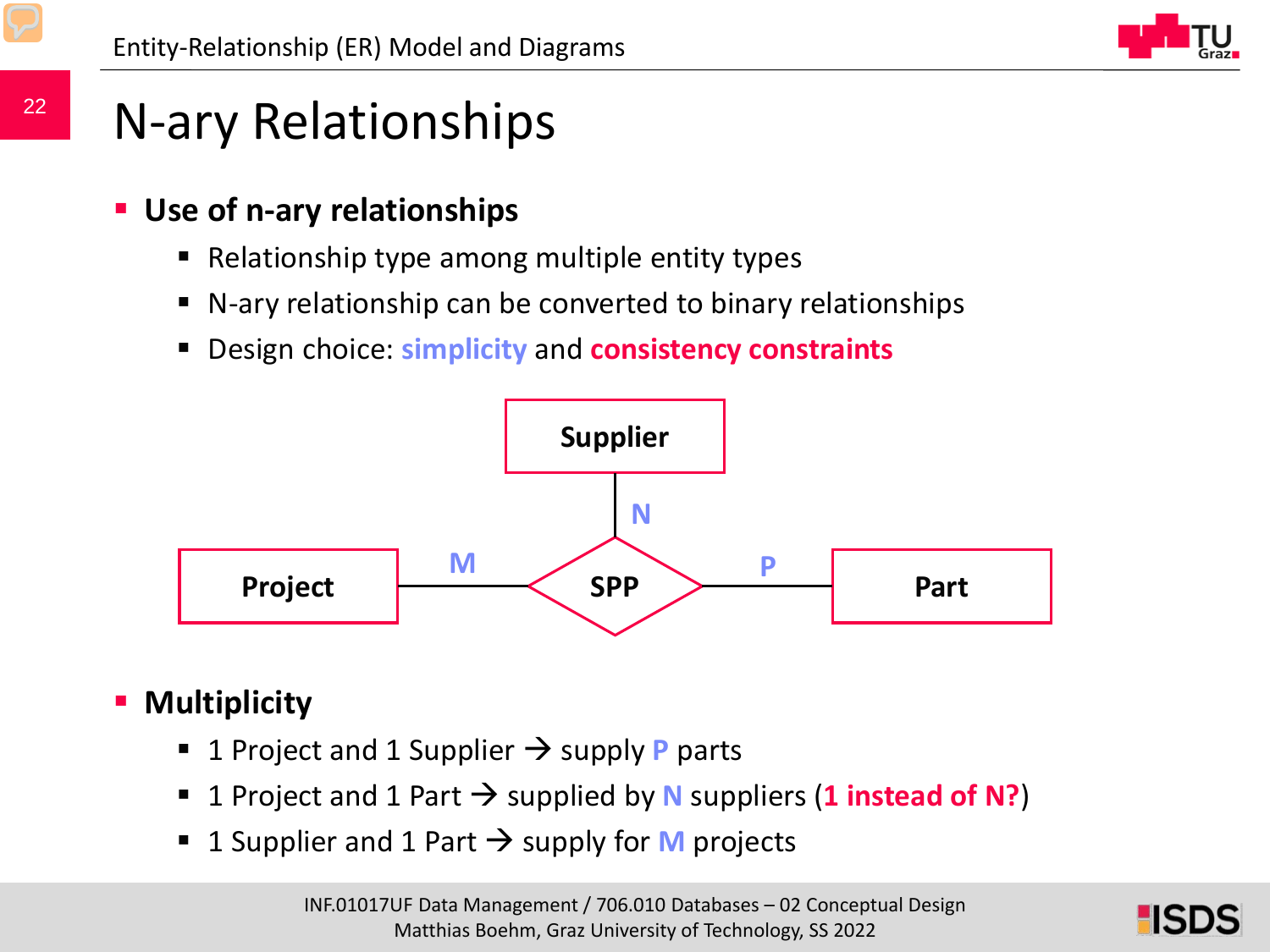## Recursive Relationships

- **Definition**
	- Recursive relationships are relations between entities of the same type
	- Use roles to differentiate cardinalities

![](_page_22_Figure_6.jpeg)

 **Beware of [at least 1] constraints in recursive relationships** (e.g., (min,max)-notation, or MC notation)

![](_page_22_Picture_9.jpeg)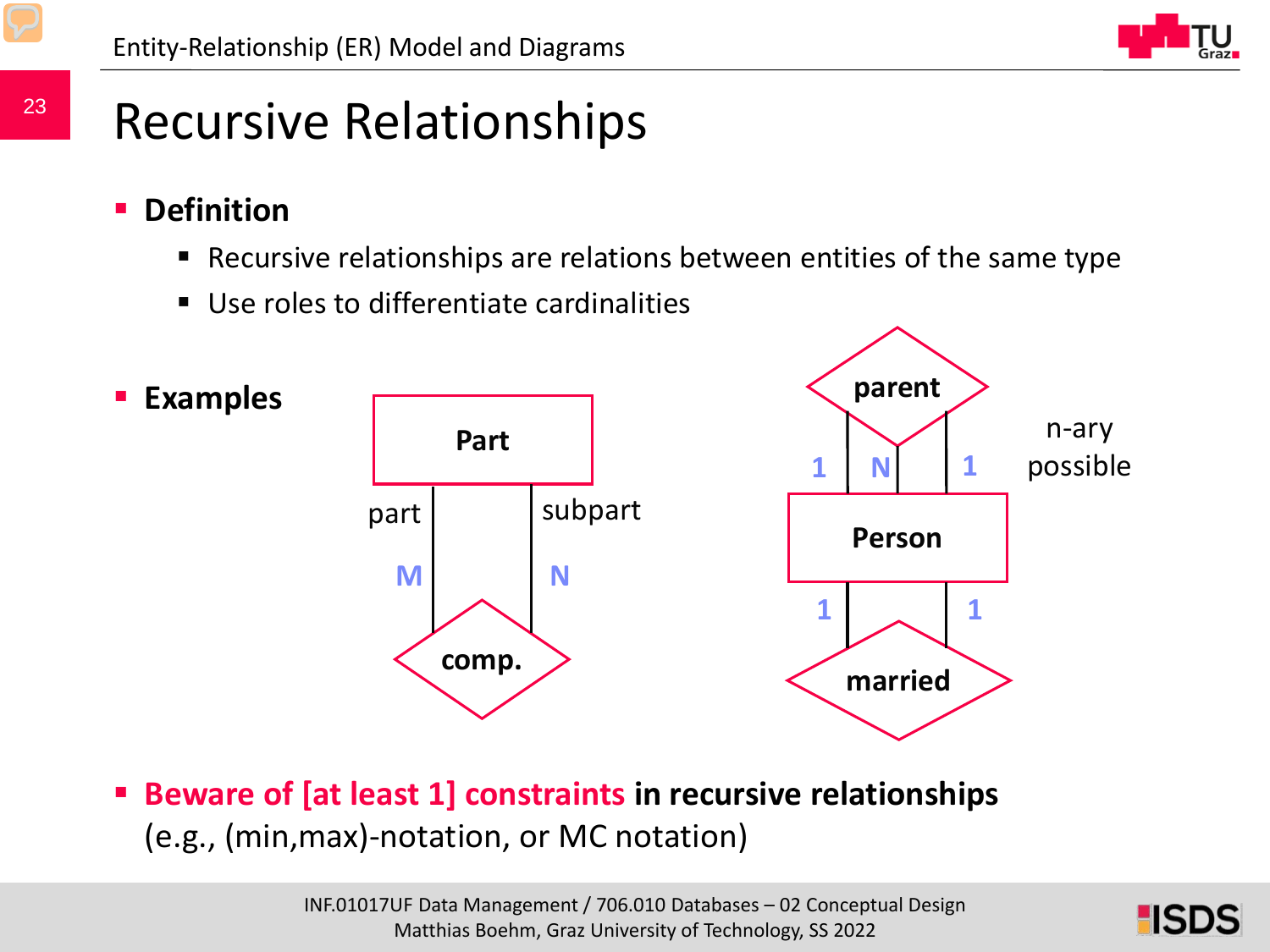![](_page_23_Picture_1.jpeg)

An EmployeeDB Example, cont.

[Peter P. Chen: The Entity-Relationship Model - Toward a Unified View of Data. **ACM Trans. Database Syst. 1(1) 1976**]

![](_page_23_Figure_4.jpeg)

![](_page_23_Picture_6.jpeg)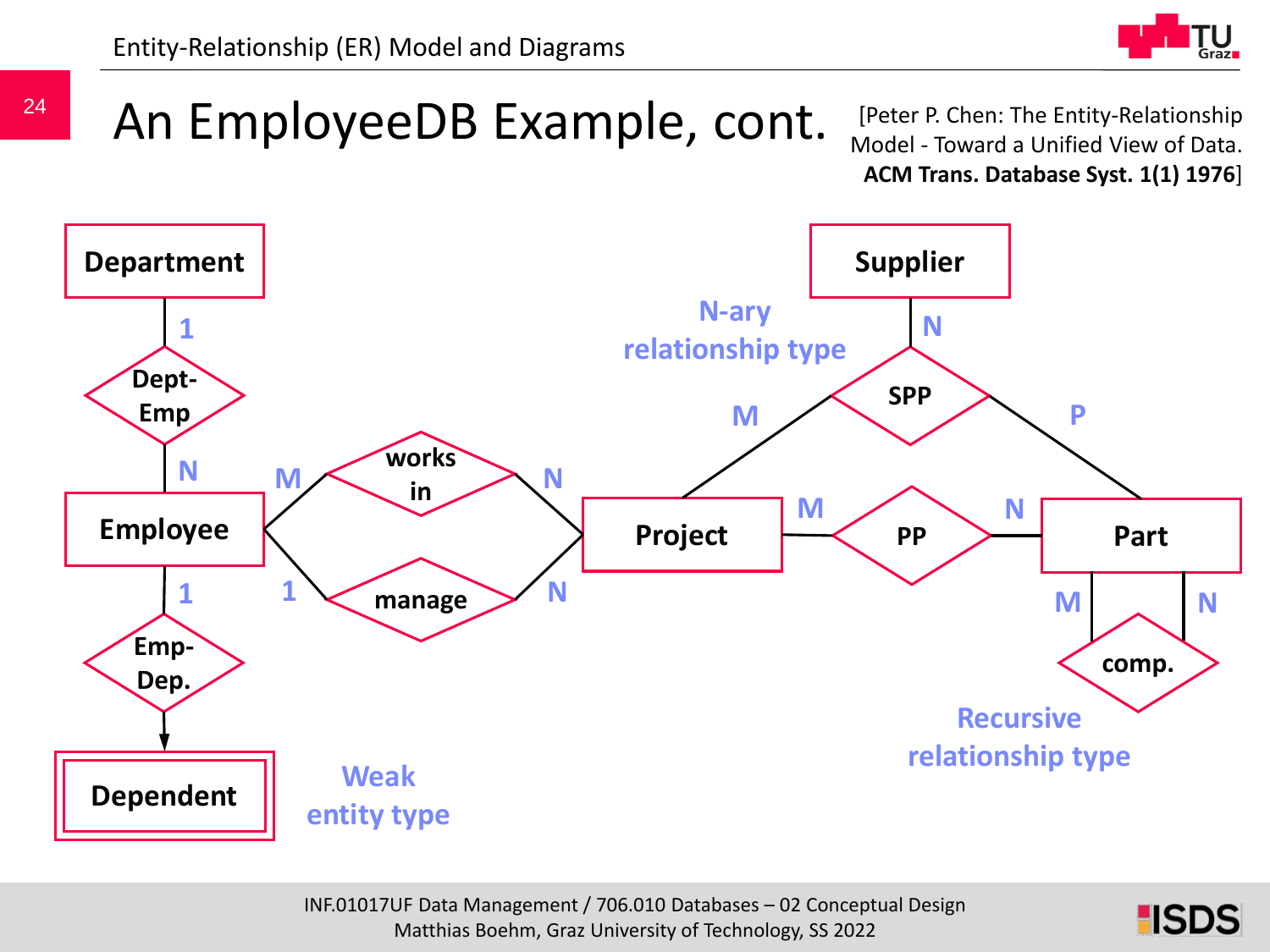## Specialization and Aggregation

#### **Specialization via Subclasses**

- **Tree of specialized entity types**  (no multi-inheritance)
- Graphical symbol: triangle (or hexagon, or subset)
- Each entity of subclass is entity of superclass, but not vice versa
- **Aggregation** (composition, not specialization)
	- **#1: Recursive relationship types**, or
	- **#2: Explicit tree of entity** and relationship types
	- Design choice: number of types known and finite, and heterogeneous attributes
- **Beware: Simplicity is key**

![](_page_24_Picture_12.jpeg)

![](_page_24_Figure_13.jpeg)

![](_page_24_Figure_14.jpeg)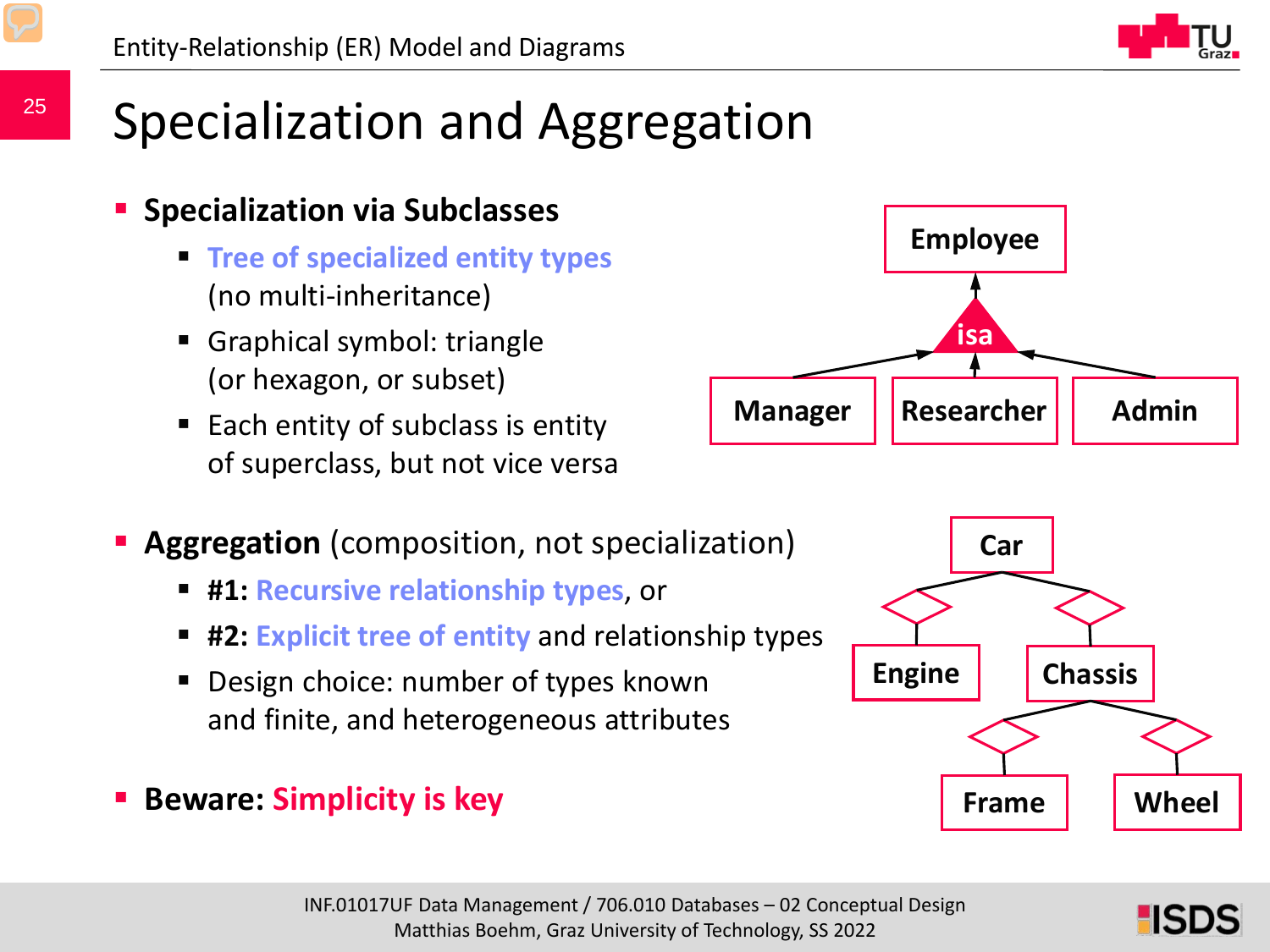### Types of Attributes

- **Atomic Attributes**
	- Basic, single-valued attributes

#### **E** Composite Attributes

- Attributes as structured data types
- Can be represented as a hierarchy

#### **Derived Attributes**

- **E** Attributes derived from other data
- Examples: Number of employees in dep, employee age, employee yearly salary

#### **Multi-valued Attributes**

■ Attributes with list of homogeneous entries

![](_page_25_Picture_13.jpeg)

![](_page_25_Picture_14.jpeg)

**HSDS**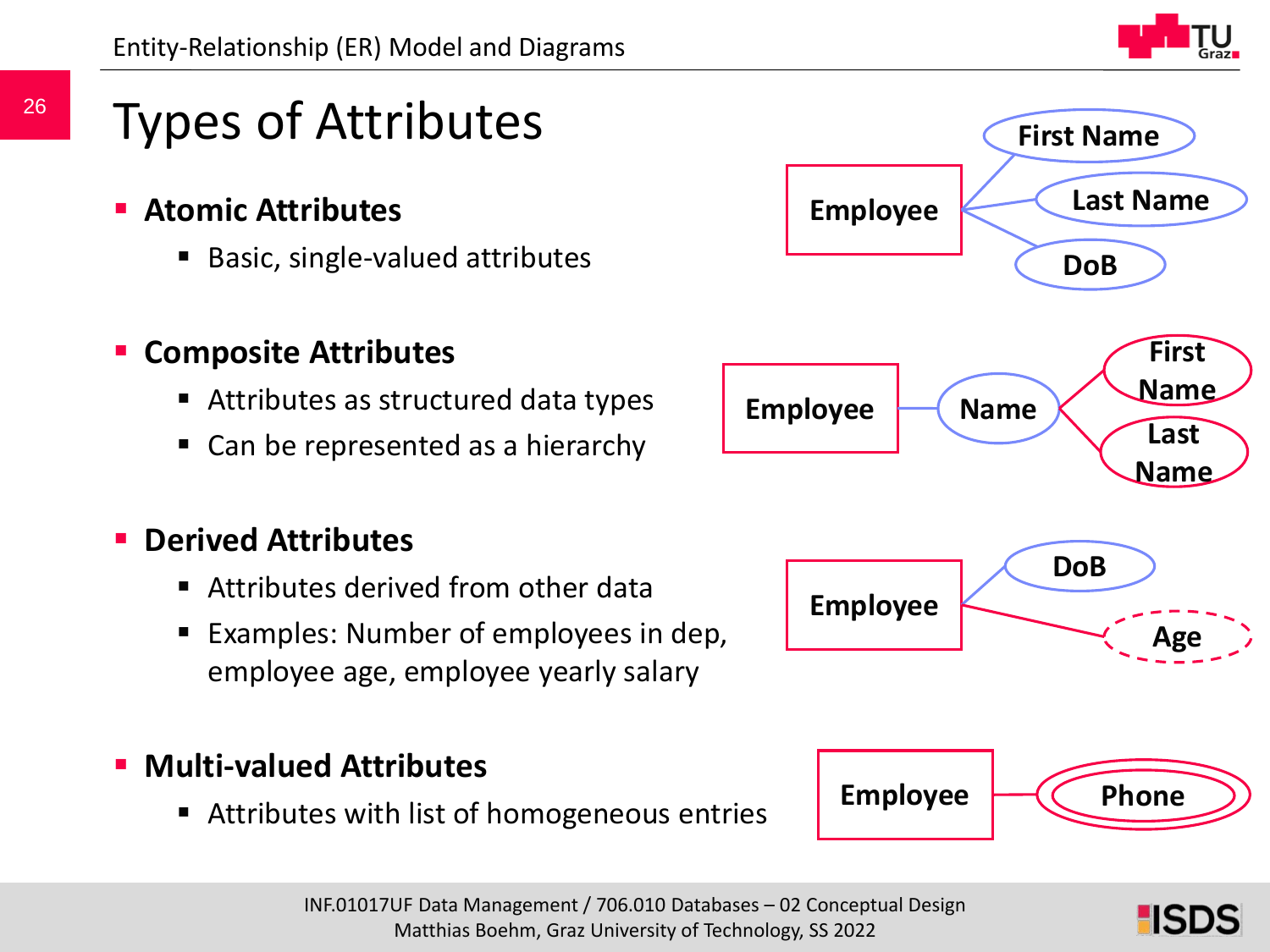### Excursus: Influence of Chinese Characters?

*"What does the Chinese character construction principles have to do with ER modeling? The answer is: both Chinese characters and the ER model are trying to model the world – trying to use graphics to represent the entities in the real world. […]"*

[Peter Pin-Shan Chen: Entity-Relationship Modeling: Historical Events, Future Trends, and Lessons Learned. **Software Pioneers 2002**]

![](_page_26_Figure_5.jpeg)

![](_page_26_Picture_6.jpeg)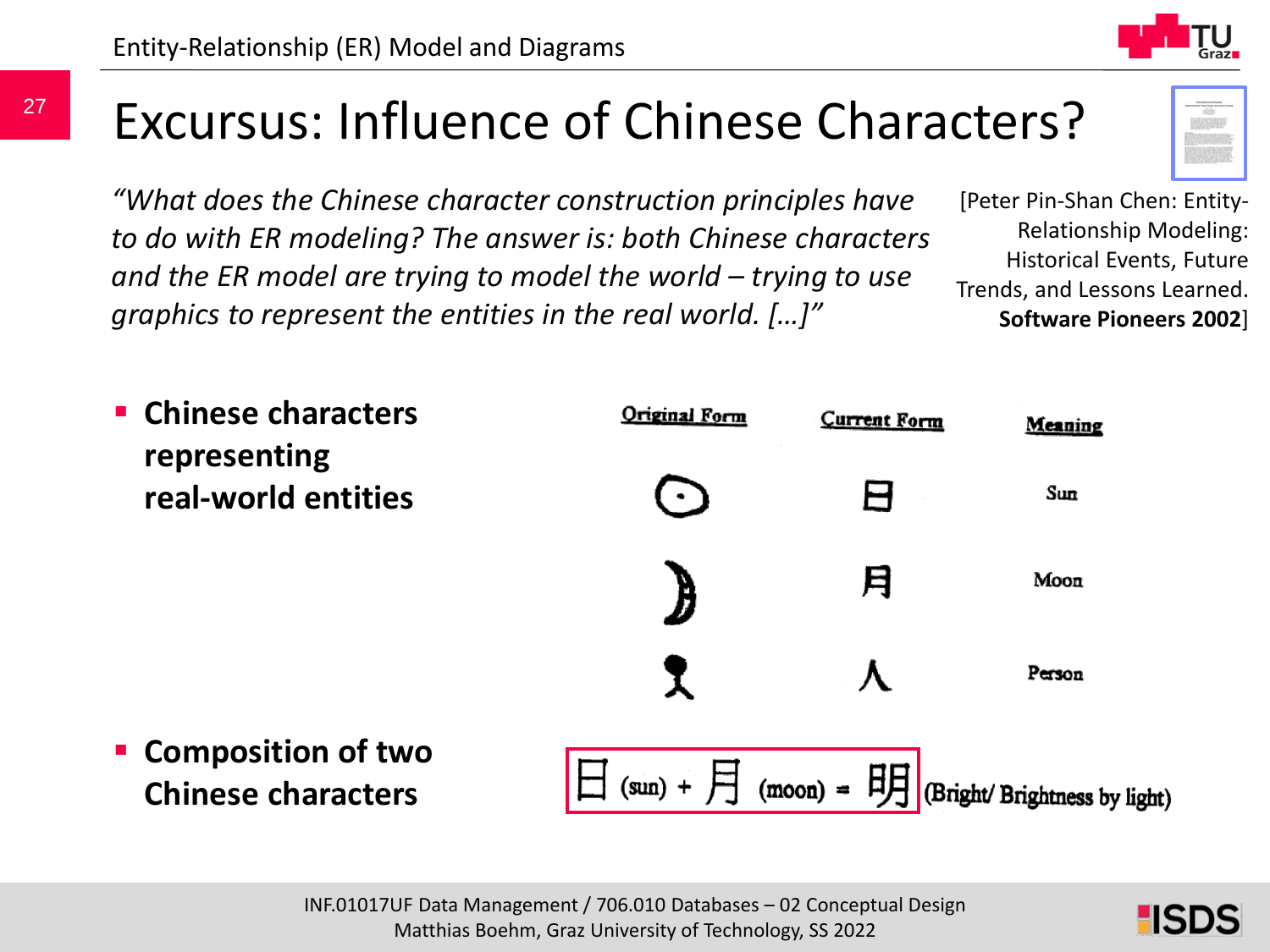![](_page_27_Picture_1.jpeg)

## Design Decisions

**Avoid redundancy Avoid unnecessary complexity**

- **Meta-Level:**
	- Which notations to use (Chen, Modified Chen, (min,max)-notation)?

#### **Entities**

- What are the entity types (entity vs relationship vs attribute)?
- What are the attributes of each entity type?
- What are key attributes (one or many)?
- What are weak entities (with partial keys)?

### **Relationships**

- What are the relationship types between entities (binary, n-ary)?
- What are the attributes of each relationship type?
- What are the cardinalities?

### **Attributes**

What are composite, multi-valued, or derived attributes?

![](_page_27_Picture_18.jpeg)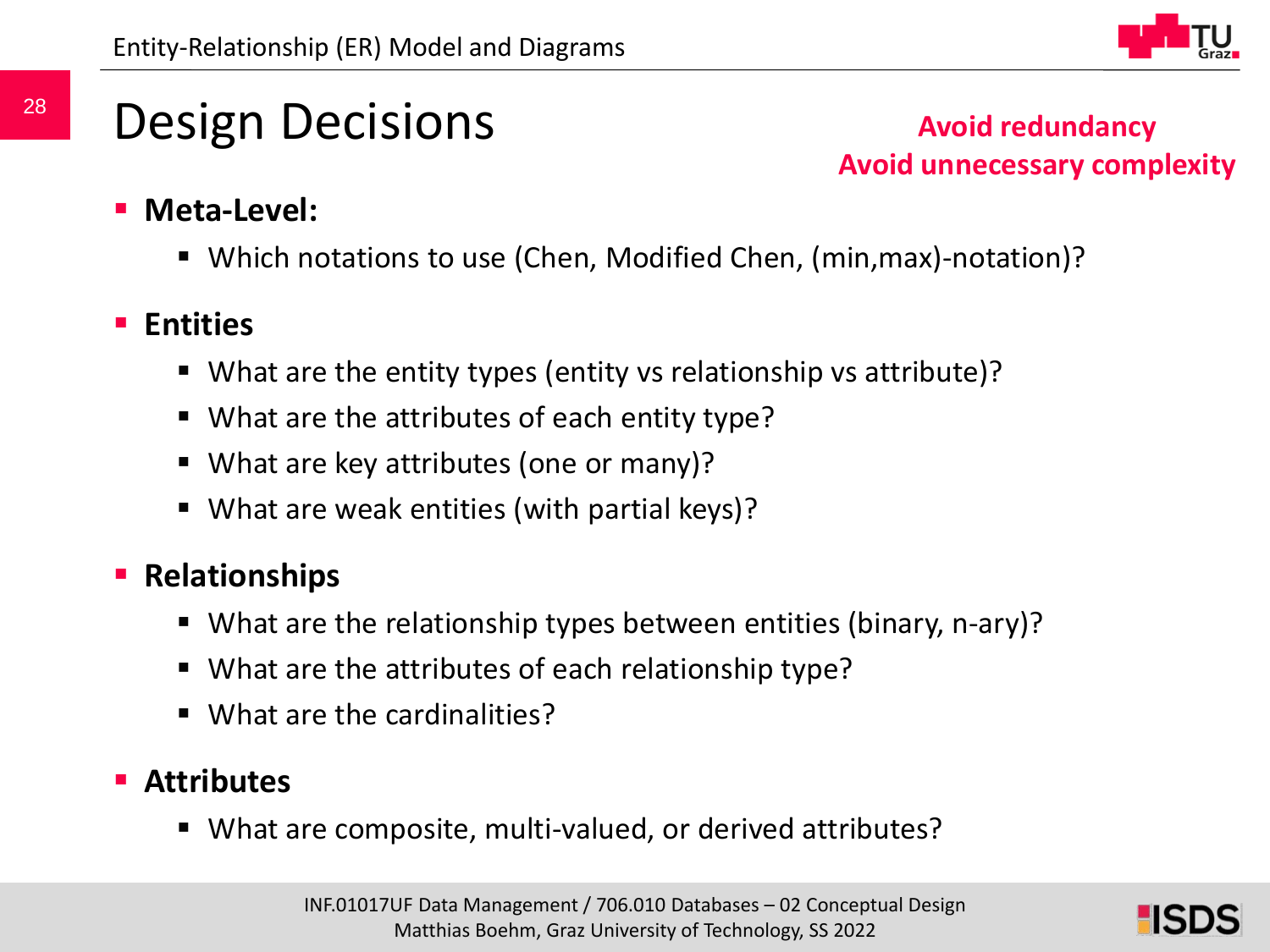### Design Decisions – Examples of Poor Choices

![](_page_28_Figure_2.jpeg)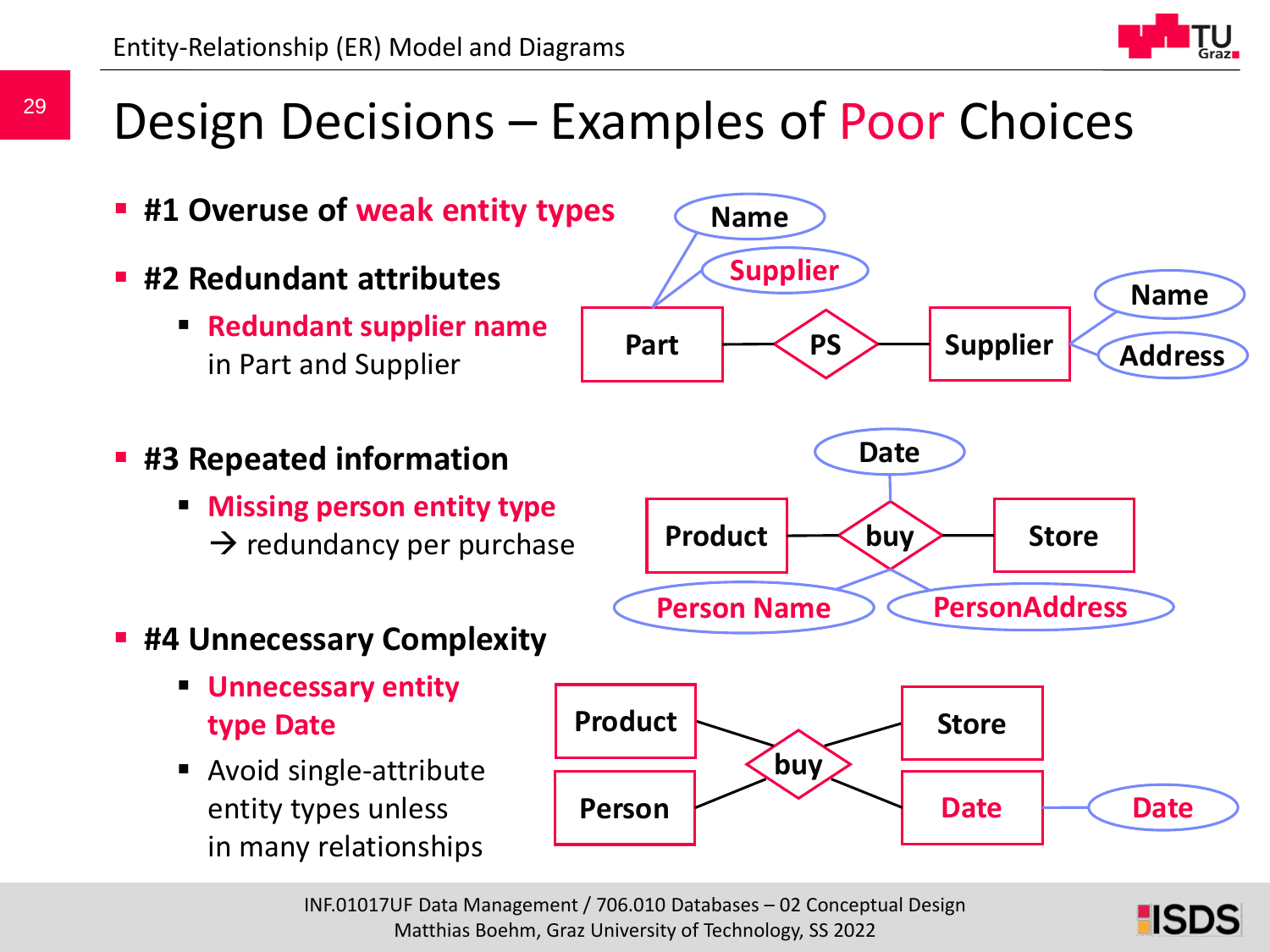## A UniversityDB Example

#### **Discourse of Real Mini World**

- **Students** (with SID, name, and semester) attend **courses** (CID, title, ECTS), and take graded exams per course
- **Professors** teach courses and have positions, **assistants** work for professors
- A course may have another course as prerequisites
- Both professors and assistants are university **employees** (EID, name, and room number); professors also have a position

### **Task: Create an ER diagram in Chen notation**

- Include entity types, relationship types, attributes, and generalizations
- Mark primary keys, roles for recursive relationships, and derived attributes

![](_page_29_Picture_12.jpeg)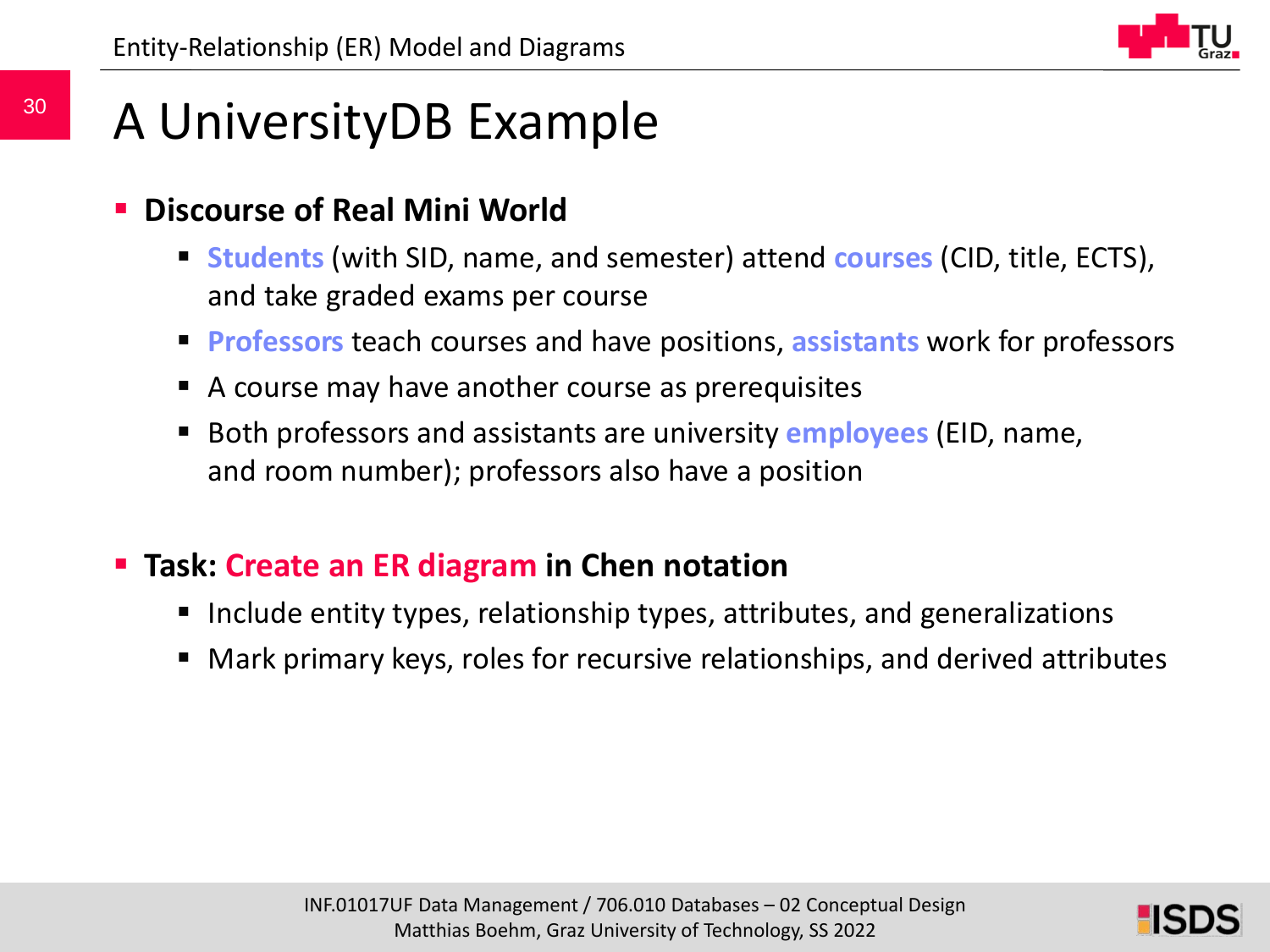Entity-Relationship (ER) Model and Diagrams

![](_page_30_Picture_1.jpeg)

**HSDS** 

![](_page_30_Figure_2.jpeg)

INF.01017UF Data Management / 706.010 Databases – 02 Conceptual Design Matthias Boehm, Graz University of Technology, SS 2022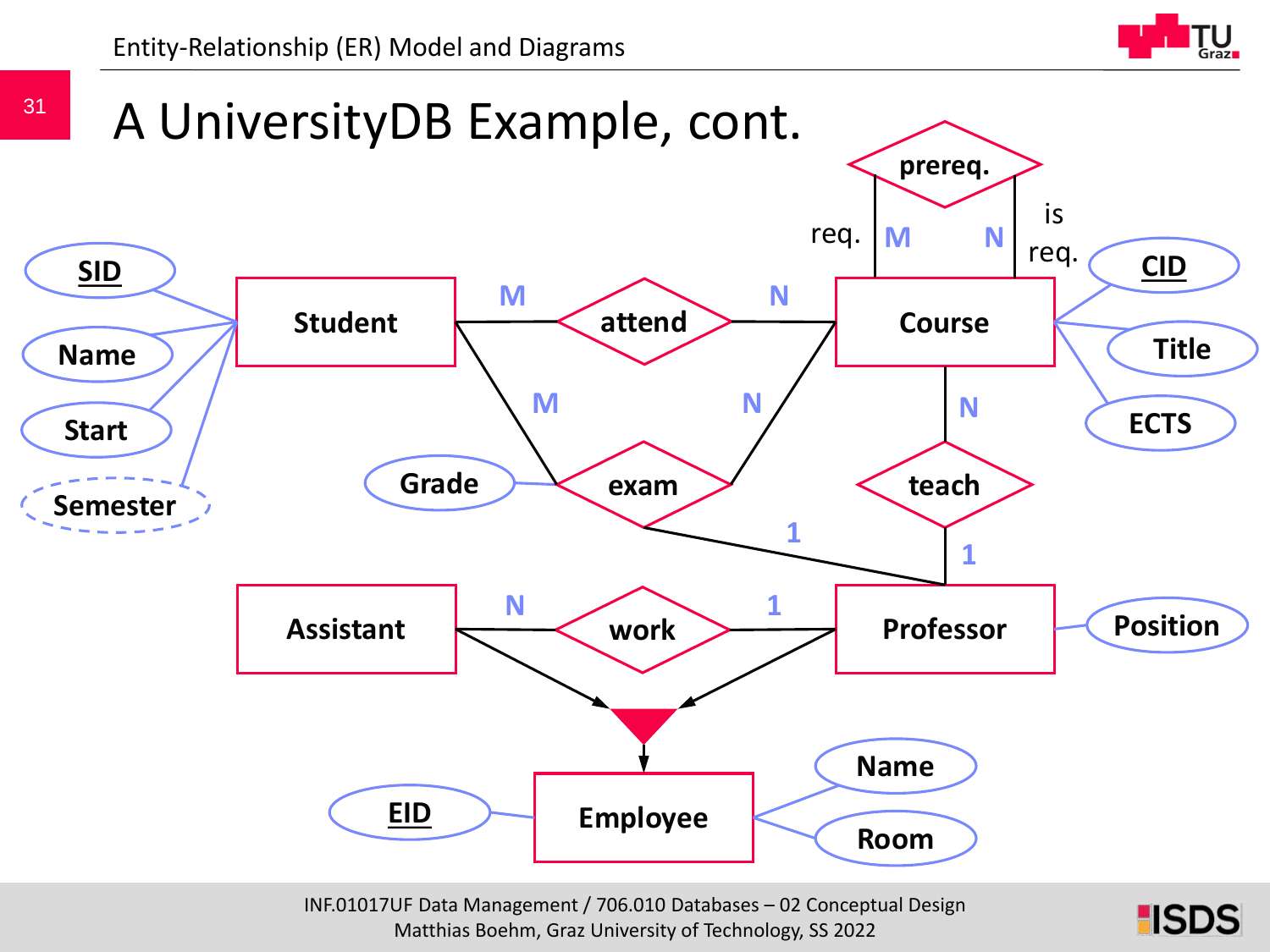![](_page_31_Picture_0.jpeg)

# Exercise 01 – Data Modeling

Published: **Mar 08, 2022** Deadline: **Mar 29, 2022**

INF.01017UF Data Management / 706.010 Databases – 02 Conceptual Design Matthias Boehm, Graz University of Technology, SS 2022

![](_page_31_Picture_5.jpeg)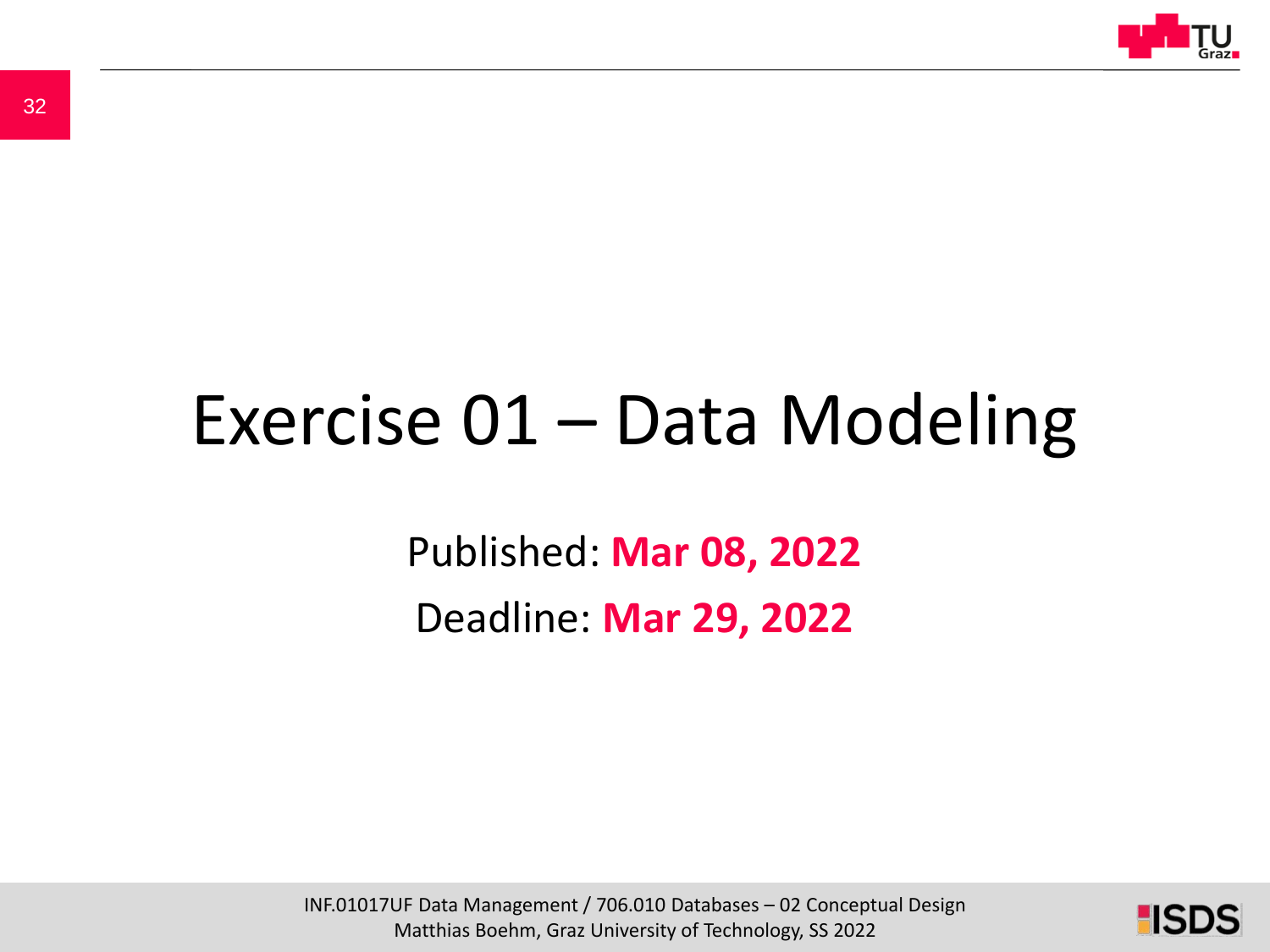### Exercises: Graz Districts

#### **Dataset**

- Graz districts, streets, schools, universities, population counts by age and country (to be cleaned and prepared  $\rightarrow$  Ex 02)
- **Clone or download your copy from** <https://github.com/tugraz-isds/datasets.git>
- Find CSV files in <datasets>/districts\_graz

#### **Exercises**

- **01** Data modeling (relational schema)
- **02** Data ingestion and SQL query processing
- **03** Physical design tuning, query processing, and transaction processing
- **04** Large-scale data analysis (distributed query processing and ML model training – anomalies?)

![](_page_32_Picture_12.jpeg)

| data.gv.at Open Data Osterreich<br>Open Data Days 2022 am 3, und 4, März 2022          |                                                                                           |                                                           |
|----------------------------------------------------------------------------------------|-------------------------------------------------------------------------------------------|-----------------------------------------------------------|
|                                                                                        |                                                                                           | Startseite Daten * Dokumente * Anwendungen * Infos * News |
| Katalog                                                                                | die Grazer Bevölkerung nach Bezirk und Staatsangehörigkeit_lcd3                           |                                                           |
| Staatsangehörigkeit nach Ländercode LCD3                                               | die anwesende Grazer Bevölkerung (- Haupt- und Nebenwohnsitze gesamt) nach Bezirk und     | Veröffentlichende Organisation bzw. Person                |
| Daten und Ressourcen                                                                   |                                                                                           | Stadt Graz                                                |
| die anwesende Grazer Bevoeikerung (- Haupt- und Nebenwohnsitze gesamt) nach Bezirk und |                                                                                           | Kategorie -                                               |
|                                                                                        |                                                                                           | the Bevölkerung                                           |
|                                                                                        | Staatsangehoerigkeitcode (LCD 3) beginnend mit dem 1.1.2006 1673                          | Schlagworte -                                             |
|                                                                                        | <b>O</b> Mehr Information<br><b>EP Zur Resocurce</b>                                      |                                                           |
|                                                                                        | ueberblick ueber die Grazer Bovoelkerung nach Bezirk und Staatsangehoerigkeitcode (LCD 3) | bevoelkerung                                              |
| beginnend mit dem 1.1.2014 From                                                        | O Mchr Information   C Zur Flesscurce                                                     | <b>API - Link zu allen Metadaten</b>                      |
| Datenverantwortliche Stella                                                            | http://www.graz.at/praesicialabteilung                                                    | /ap/3/action                                              |
| Kontaktseite der                                                                       | http://www.graz.at/praesicialabteilung                                                    | /package_show?id=5b594427-2363-47a9-                      |
| datenverantwortlichen Stelle                                                           |                                                                                           | a073-832b6bd5c75c                                         |
| Datenverantwortliche Stelle                                                            | statistik@stadt.graz.at                                                                   | <b>RSS-Feeds für Stadt Graz</b>                           |
| - E-Mailkontakt                                                                        |                                                                                           |                                                           |
| Veröffentlichende Stelle<br>$\sim$                                                     | Stach Graz                                                                                | geänderte Datensätze                                      |
| Voröffentlichende Stelle-<br>$\alpha$<br>E-Malikontakt                                 | ogd@stact.graz.at                                                                         | Letzte Anderung                                           |
| Lizonz<br>$\overline{\mathcal{M}}$                                                     | Creative Commons Namensnennung 4.0 International                                          | 29.07.2020 17:04:05                                       |
| Lizenz Zitat<br>iú.                                                                    | Stact Graz - data graz gr.at                                                              |                                                           |
| Link zur Lizenz<br>u                                                                   | https://creativecommons.org/licenses/by/4.0/deed.de                                       | Sprachauswahl -                                           |
| Artributbeschreibung<br>w.                                                             | Stichtag Bezirkszahl; Bezirksname; Staatsbuergerschaft_icd_3;Anz                          | Maschinelle Übersetzung am European Data                  |
|                                                                                        | ahl_Personen                                                                              | Fortal                                                    |
| Geographische<br>٠                                                                     | Graz                                                                                      | Dautsch (de)<br>i u                                       |
| Abdeckung/Lage                                                                         |                                                                                           |                                                           |
| Geographische Ausdehnung v                                                             | WGS84: POLYGON (15.349914.47.012595, 15.534402<br>47.135208)                              |                                                           |
| Zeitliche Ausdehnung<br>Q.<br>(Anfang)                                                 | 01.01.2006.01:00:00                                                                       |                                                           |
| Zeitliche Ausdehnung<br>w.<br>(Encode)                                                 | 01.01.2016 01:00:00                                                                       |                                                           |
| Datum des<br>٠                                                                         | 29.07.2020 17:04:05                                                                       |                                                           |
| Metadatensatzes                                                                        |                                                                                           |                                                           |
| Aktualisierungszyklus<br>w                                                             | quartalsweise                                                                             |                                                           |
| Datengualität/Heriomft<br>u.                                                           | Datenabzug aus dem ZMR (dem zentralen Melderegister) ab<br>1.1.2006                       |                                                           |
| Kategorie<br>iü.                                                                       | Bevölkerung                                                                               |                                                           |
| Bozeichnung der<br>×<br>Metadatenstruktur                                              | OGD Austria Metadata 2.1                                                                  |                                                           |
| ٠<br>Sarache des<br>Metadatensatzes                                                    | ger/deu Deutsch                                                                           |                                                           |
| Character Set Code des<br>٠<br>Metadatensatzes                                         | utf8                                                                                      |                                                           |
| Eindeutiger Identifikator<br>٠                                                         | 5b594427-2363-47a9-a073-832b6bd5c75c                                                      |                                                           |
|                                                                                        |                                                                                           |                                                           |

![](_page_32_Picture_15.jpeg)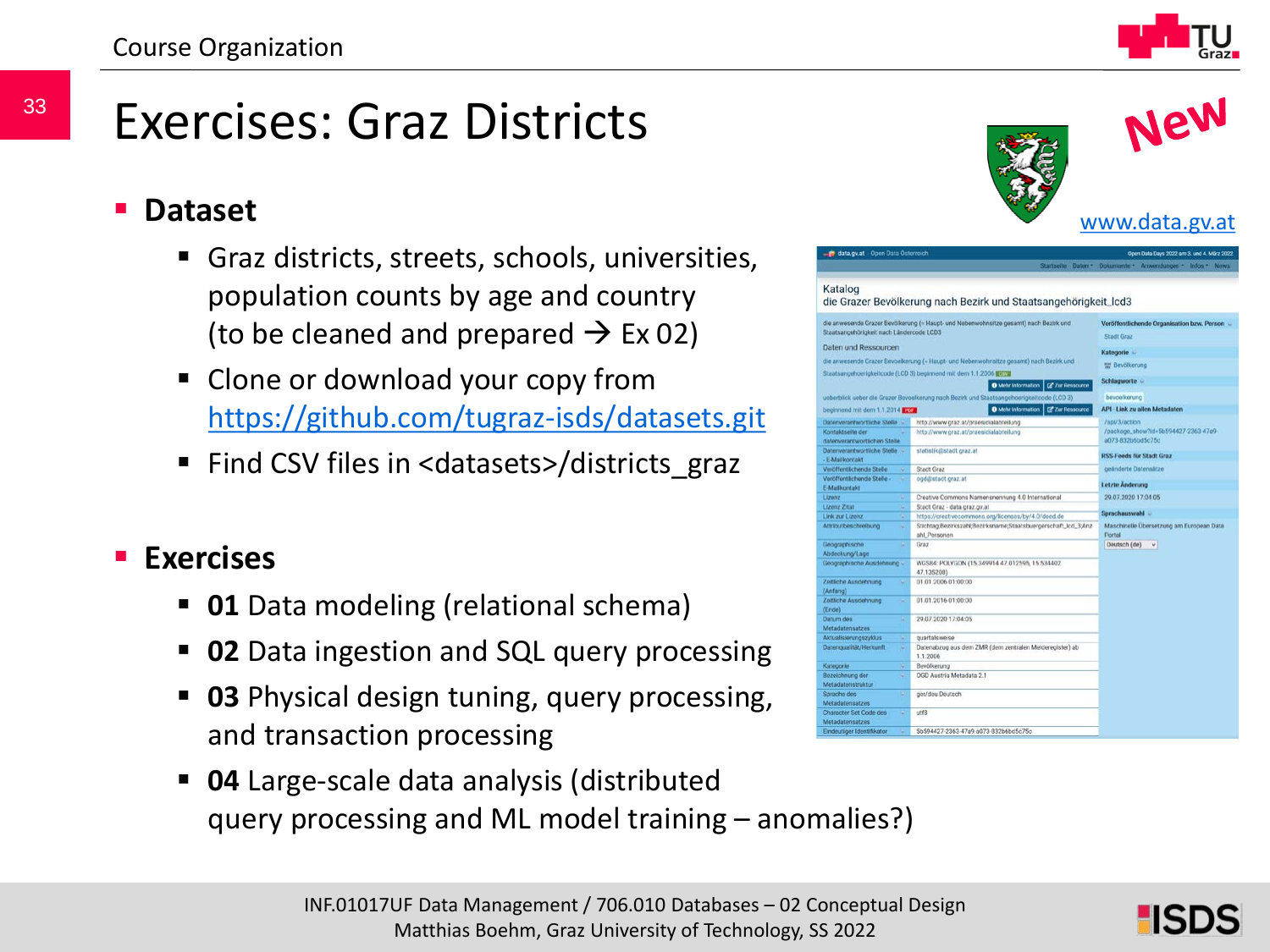![](_page_33_Picture_1.jpeg)

### Overview Exercise 1 Tasks

[[https://mboehm7.github.io/](https://mboehm7.github.io/teaching/ss22_dbs/01_ExerciseModeling.pdf) teaching/ss22\_dbs/ 01 ExerciseModeling.pdf]

- **Task 1.1: ER Modeling (14/25)**
	- Graz districts / census: 17 districts, 1627 streets, addresses, schools/universities, persons, countries
	- Create an ER diagram in Modified Chen (MC) notation
	- **Partial Result:** ERDiagram.pdf
- **Task 1.2: Mapping ER Diagram into Relational Model (11/25)**
	- Create a relational schema in 3NF for the ER diagram from Task 1.1
	- a) text-based schema, **OR** b) SQL DDL script
	- **Partial Result:** Schema.txt or CreateSchema.sql

<Table>(<Attribute 1>:<type>(PK), <Attribute 2>:<type>, ..., <Attribute n>(FK))

- **Expected result** (for all three subtasks)
	- **DBExercise01\_<studentID>.zip**

![](_page_33_Picture_15.jpeg)

![](_page_33_Picture_17.jpeg)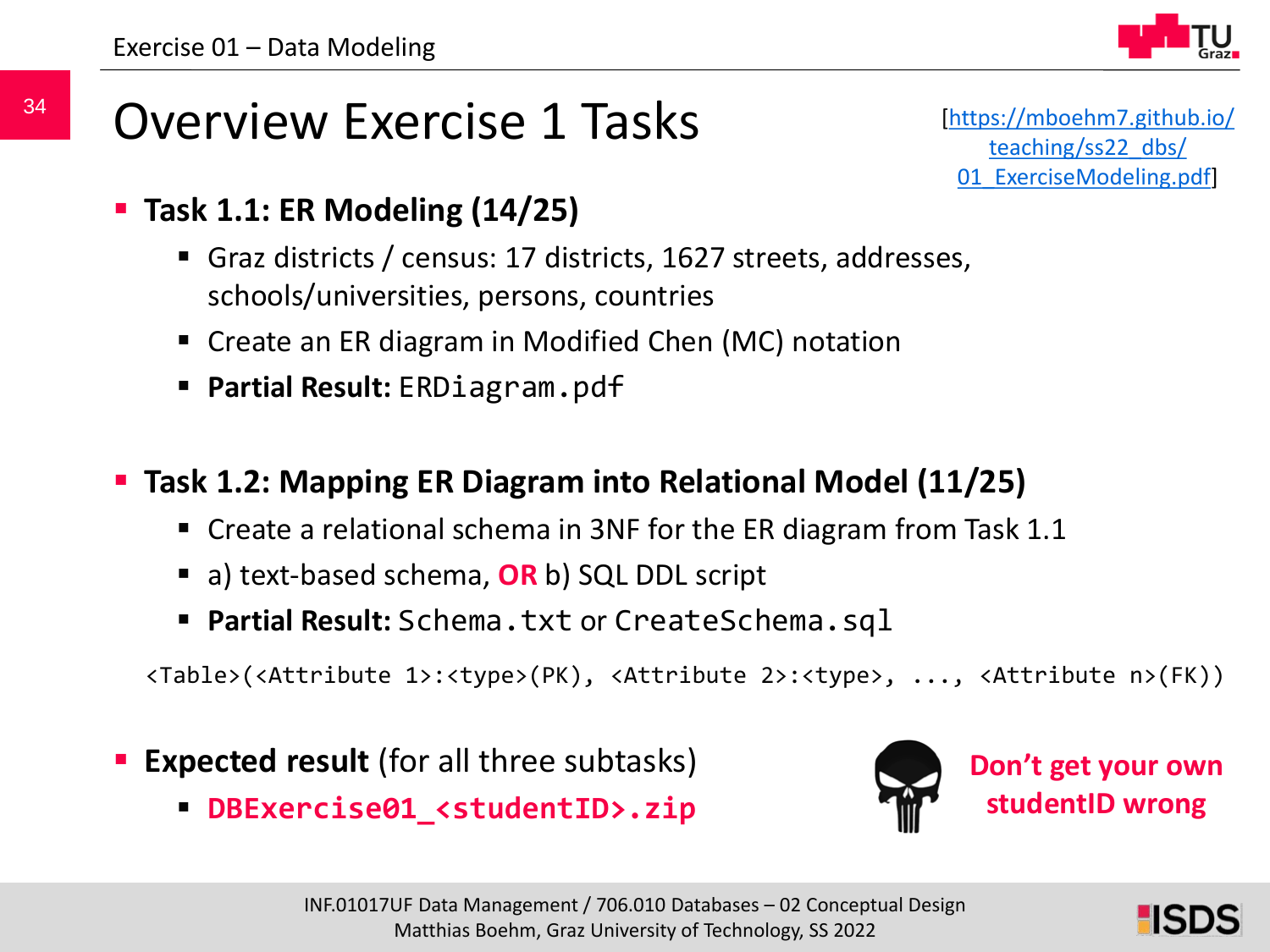![](_page_34_Figure_1.jpeg)

### Overview Exercise 1 – Discourse

- Graz has 17 districts (e.g.,  $6.$ , Jakomini), each characterized by a unique DistrictID, one or multiple postal codes, a population count (as of  $01/2022$ ), an area (in km<sup>2</sup>), and a population density (population count  $\ell$  area).
- Every  $street$  (e.g., 1850, Inffeldgasse, 6) belongs to exactly one district, and has a unique Graz street code, and a street name.
- An *address* in Graz is characterized by its street, a street number, and an apartment number (where the apartment number might be  $N/A$ ).
- *Schools* and *universities* have a unique name, an address, a phone number, and a type of educational institution.
- Every registered *person*—characterized by a first name, a last name, a gender (female, male, diverse), a day of birth (DoB), and age—has exactly one primary residence address, and an arbitrary number of secondary residence addresses. Furthermore, every person has a citizenship of at least one country; and every *country* is described by a unique ID, a unique three-letter country code, and a country name.

#### (person counts potentially different from population count)

![](_page_34_Picture_10.jpeg)